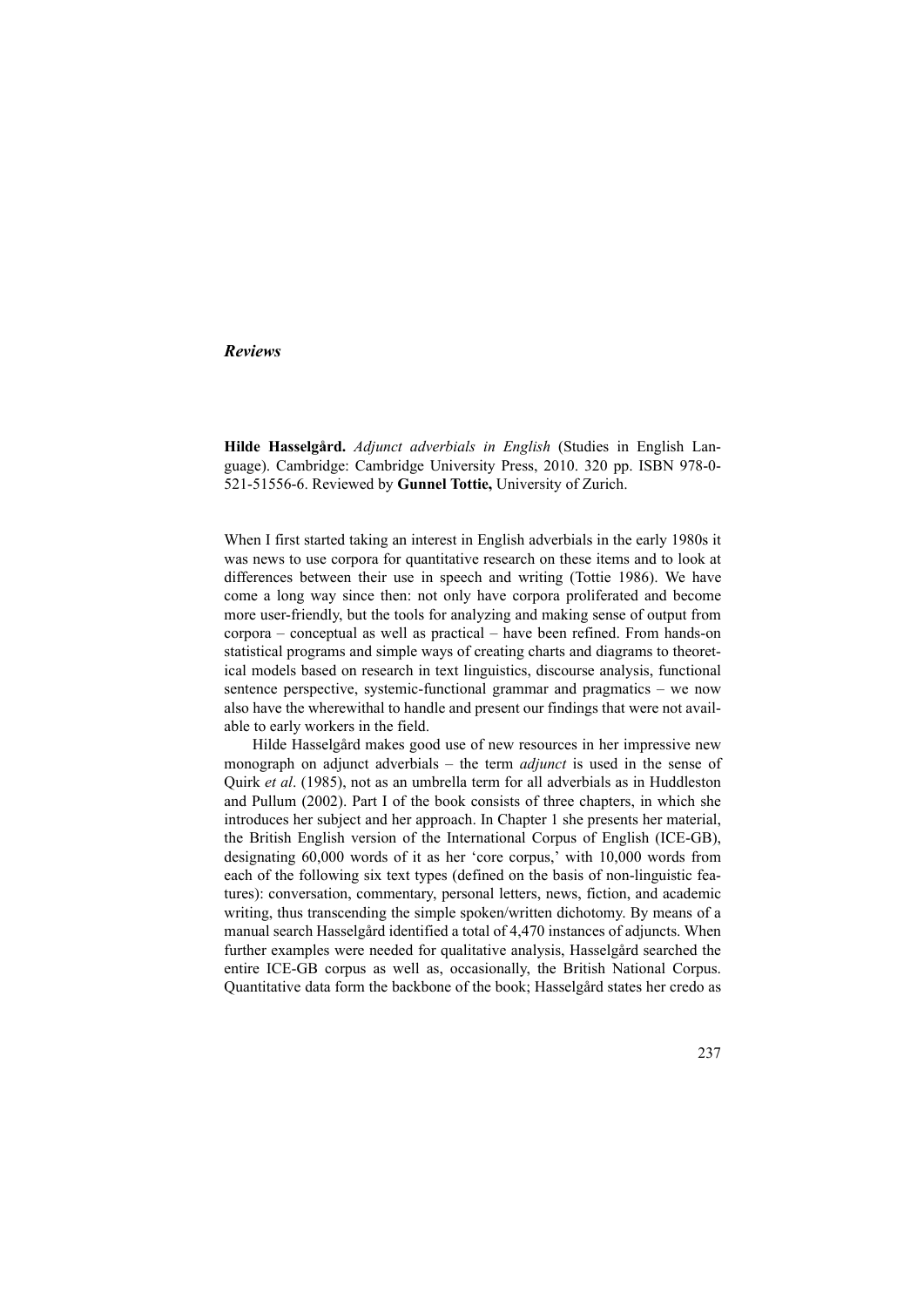follows on p. 7: "Qualitative statements are often of little value for generalizations about language use unless they can be corroborated by quantitative observations." But the focus of the book is the "qualitative aspects of the use of adjunct adverbials" (*ibid*.).

However, the subject matter of adverbials remains elusive and hard to define, with fuzzy borders of delimitation not only towards other syntactic categories but also substantial problems of sub-categorization within the adverbial domain. Operationalizing data is a difficulty that must be undertaken with great circumspection and careful accounting of methods and principles. Hasselgård takes an eclectic approach, devoting her second chapter to careful discussion of earlier research on adverbials and terminology. She adopts Quirk *et al*.'s classification into adjuncts, conjuncts and disjuncts rather than Biber *et al*.'s (1999) terms circumstantial, stance and linking adverbials, and she wisely disregards the problematic category of subjuncts. Instead, she includes "all time and degree adverbials along with focus and viewpoint adverbials among the adjuncts" (p. 23). The main categories she identifies are those of Space, Time, Manner and Contingency, followed by Respect, Degree and Extent, Participant, Situation, Comparison/Alternative, Focus and Viewpoint. These are then further subcategorized according to semantic criteria; thus for instance Space adjuncts are divided into Position, Direction, and Distance adjuncts. (Unfortunately the printing of Table 2.2 on p. 39 as three columns makes it look as if there were two levels of subcategorization.) Hasselgård supports her decisions with well-argued discussions of examples and also points out that "categories of adverbials are seldom clear-cut" (p. 31) and that overlapping and semantic blends are frequent. Each adjunct must be classified in context.

Realization categories are more straightforward: adjuncts can be single adverbs, prepositional phrases, noun phrases, finite clauses, non-finite clauses or verbless clauses. Hasselgård introduces two additional categories for pragmatic rather than theoretical reasons: adverb phrases and prepositional clauses (as in *by joining the movement*) because they can be expected to have different positional restrictions than simple adverbs or prepositional phrases. Chapter 2 ends with figures showing the distribution of realization categories and how semantic classes are distributed across them – the graphs are in principle excellent, but because of the small print, especially of the legends explaining the patterns, they are hard to read without a magnifying glass. This is a recurrent problem throughout the book; it could have been solved at least for pie charts if explanatory legends had been printed in a larger format.

Hasselgård continues to set the scene for her analysis in Chapter 3, where she classifies types of adverbial placement, a vexed topic for anyone trying to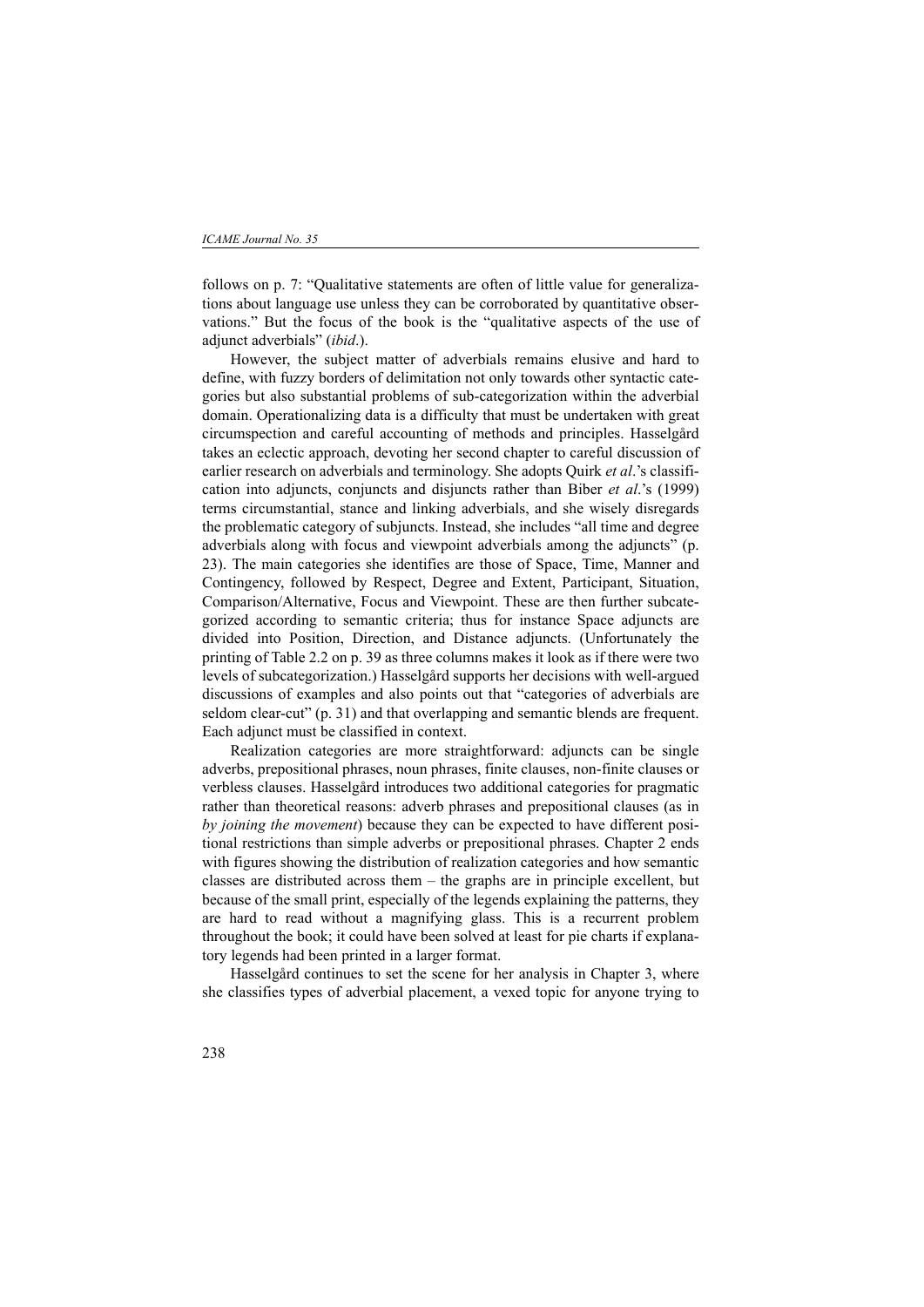render a systematic account of English word order (and a practical problem even for otherwise accomplished non-native speakers and writers). Hasselgård's system recognizes Initial, Medial and End positions, further subdividing Medial into M1, M2, and M3. In addition to these, she also introduces an innovation: the Cleft focus position, as in …*it will be as a children's author that he is remembered.* Except for this last type, borders are fuzzy as usual, but Hasselgård always makes a good case for her decisions. She also classifies sequences of adjuncts as *clusters* if they are continuous and as *combinations* if they are discontinuous. She further discusses syntactic relations between verb and adverbial, obligatoriness, and semantic scope of adverbials (sentence or predicate). At the end of the chapter, Hasselgård outlines the basic distribution of placement types in her material, showing that End position predominates with 77.4 percent, followed by Initial position with 12.4 percent. The various Medial positions and the minuscule Cleft focus type thus account for just over 10 percent together. Further diagrams cross-classify positions with semantic types and realizations and a table summarizes factors influencing placement – clause-internal, textual and thematic.

After Part I containing the three introductory chapters, the book has three more parts. Part II offers a detailed presentation of adjunct positions and combinations of them, and how they are influenced by considerations of theme, cohesion and information dynamics as well as other factors summarized in Table 3.3 on p. 62. The discussion is rich and thoughtful and underpinned by well-chosen examples with just the right amount of context, making it easy to follow. Here too Hasselgård is eclectic, drawing from different schools of thought – in my opinion a wise decision when dealing with a category as diverse as adjunct adverbials. The discussion of the role of conflicting or converging factors is of particular interest; one wonders if a multivariate analysis would be feasible when categories are as fuzzy as they are with adverbials and textual factors.

Part III of the book deals with the frequency and use of semantic types of adjuncts across process and text types and different positions. Again, the choice and discussion of examples are excellent, and Hasselgård gives well-reasoned and principled accounts for her findings and analyses. If the reading occasionally is somewhat repetitive, this is a necessary consequence of cutting back and forward between semantics and adverbial positions and looking at the problems from different angles.

Part IV contains a discussion of adjuncts across text types and a concluding summary of findings of the whole study. The six chosen text types prove to have very different distribution profiles for adjuncts, both as regards total frequencies and semantic categories. Thus the two spoken genres conversation and sports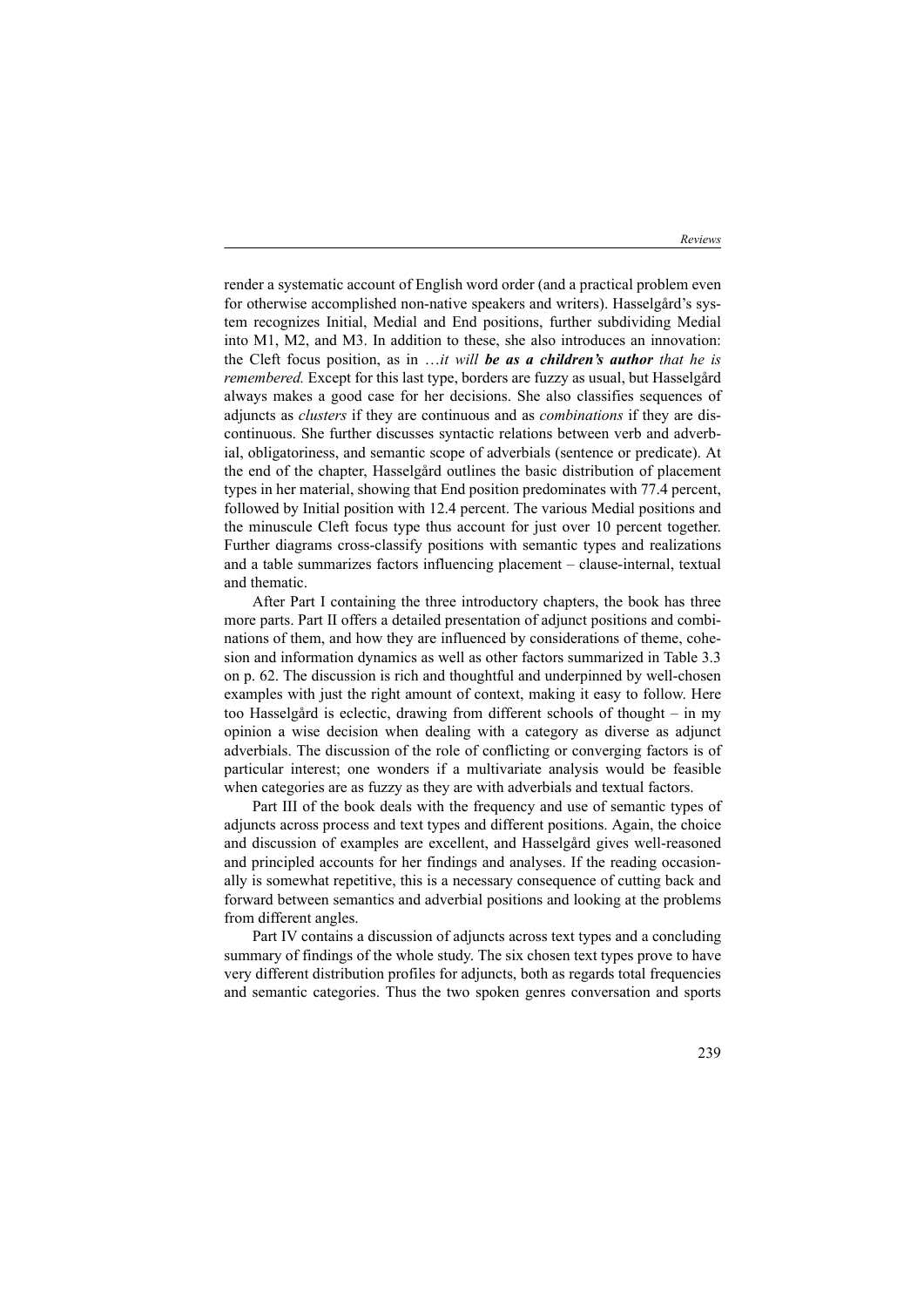commentary have little in common, and academic prose stands out as having a much wider variety of semantic categories of adjuncts than others. The final chapter brings up overlaps between adjunct types, and Hasselgård offers a graphic overview of their relationships. She also discusses and illustrates the relationship between adjuncts, conjuncts and disjuncts on the basis of her findings and ends by suggesting areas for further study, such as the use of adverbs in non-British varieties and in a wider variety of text types, the interaction between semantic types expressing e.g. causality and spatiality, and contrastive study comparing different languages. Another way of building on Hasselgård's findings would be to take a sociolinguistic approach and look at the use of adverbials by women and men, by different age groups and different socio-economic groups, and possibly observing linguistic change. And as I remarked above, it might be possible to carry out a more sophisticated statistical analysis to isolate the individual factors determining adverb placement.

I find little to quarrel with in this book, but I do have a question and a few critical remarks. The question concerns Hasselgård's count of adverbials, as she does not specify what she did about levels of embedding. On p. 113, example (67) is shown to contain a cluster of two adjuncts, which is fine for the discussion of the example in context, but how were the adjuncts counted in the corpus? As two or four? In a quantitative study this is an important question, but I could find no accounting for it in the initial chapter.

(67) He said *yesterday* || *after he won the stage so brilliantly in the Pyrenees* that…

In several cases (e.g. on p. 68) Hasselgård labels her descriptive figures showing distributional proportions *Probability for adjunct types to occur in … position*, but obviously this is merely a description of the *distribution* in her corpus, and that term would have been better. Similarly, the word *frequency* is often used for mere totals, not for a frequency in a certain number of occurrences.

Hasselgård's style is studiedly impersonal and replete with constructions like "…the **cleft focus** position *has been added* to the positions outlined so far …it *has been desirable* to do so here…" (p. 44). Sometimes the result is funny, as when the author says (p. 303) that "no single study can hope to answer all questions related to [adverbial] syntax… [h]owever, *it* (my italics) can hope to stimulate further research…" But on p. 55 Hasselgård succumbs to the necessity of using *my* in "To *my* knowledge the distinction between clusters and combinations has not been used systematically before …" And on p. 106 she uses what I presume to be the inclusive *we* in "*…*to assess this claim *we* (added italics) shall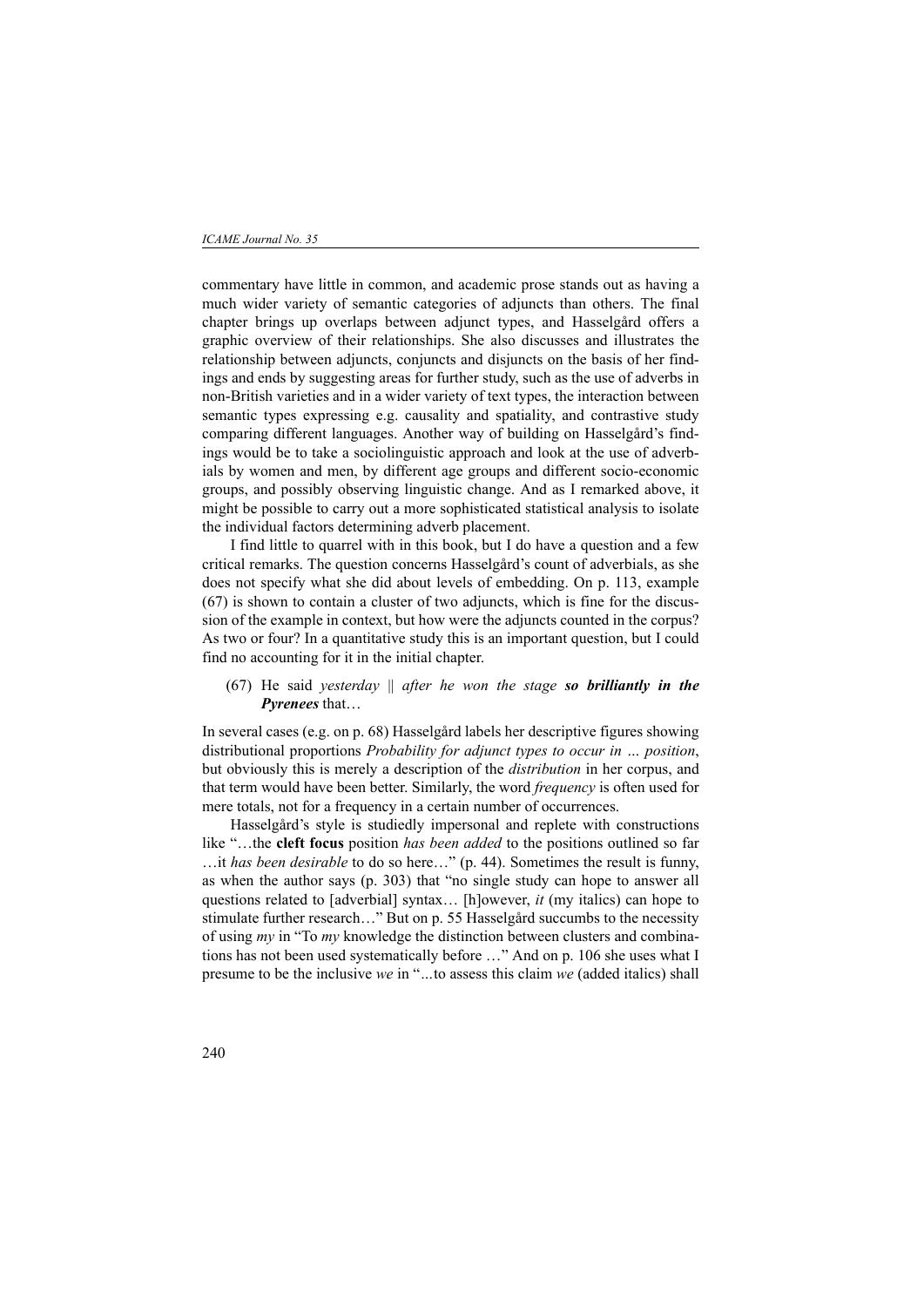look at some examples…" – I wish she had stressed the fact she has taken many good decisions and made good moves more often.

The book is well produced and printed, and errors are few. *Stokholm* (p. 310) rankles with a Swedish reviewer of course, but the error in Table 13.1 on p. 291 is more unfortunate in that it gives the wrong total for adjuncts in end position; the number should be 3,542, not 4,470, which is the total number of adjuncts. Some examples of clusters seem to be missing the || sign separating individual adjuncts, e.g. (17) on p. 101. The index is slim and sometimes inaccurate; thus for instance the relational process type is said to be first mentioned on p. 206, not p. 190 ff. where it first occurs.

But my criticisms are mostly minor. Hilde Hasselgård has produced a ground-breaking book that all further research on adverbials must take into account. Future researchers will have a pair of very broad shoulders to stand on.

### *References*

- Biber, Douglas, Stig Johansson, Geoffrey Leech, Susan Conrad and Edward Finegan. 1999. *Longman grammar of spoken and written English*. Harlow: Longman.
- Huddleston, Rodney and Geoffrey K. Pullum. 2002. *The Cambridge grammar of the English language*. Cambridge: Cambridge University Press.
- Quirk, Randolph, Sidney Greenbaum, Geoffrey Leech and Jan Svartvik. 1985. *A comprehensive grammar of the English language*. London: Longman.
- Tottie, Gunnel. 1986. The importance of being adverbial: Adverbials of focusing and contingency in spoken and written English. In G. Tottie and I. Bäcklund (eds.). *English in speech and writing: A symposium* (Studia Anglistica Upsaliensia 60), 93–118. Stockholm: Almqvist & Wiksell International.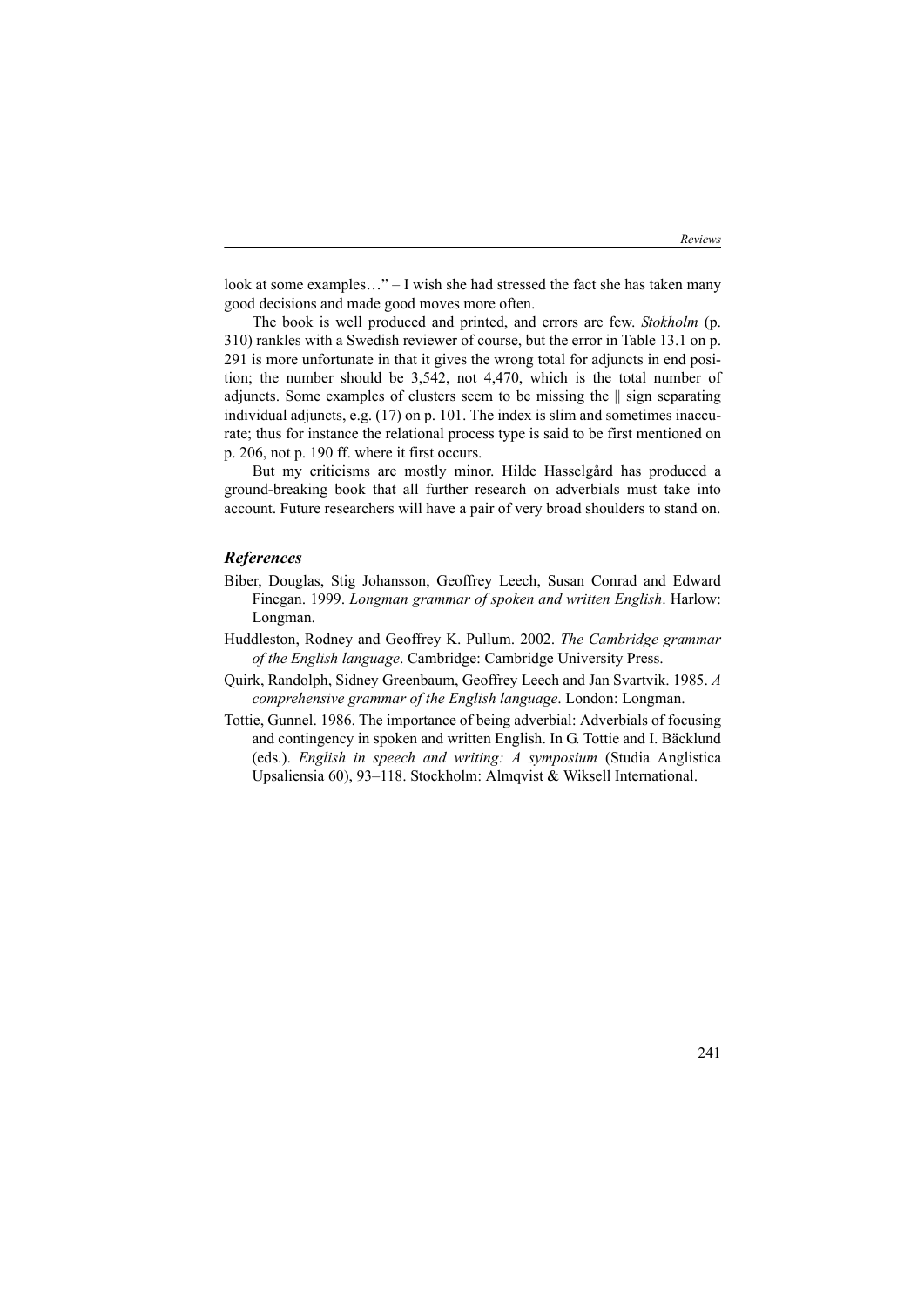**Hans Lindquist**. *Corpus linguistics and the description of English* (Edinburgh Textbooks on the English Language). Edinburgh: Edinburgh University Press, 2009. 240 pp. ISBN 978-0-7486-2615-1. Reviewed by **Ilka Mindt**, University of Potsdam.

The overall approach taken in this clearly structured textbook is to acquaint students at intermediate level with various possibilities of describing the English language. This is achieved by presenting examples of selected linguistic phenomena from corpora of English and by explaining their relevance for the description of English. In all chapters, Lindquist strictly follows a 'from-data-todescription' approach which is exemplified in the discussion of Chapter 3 below. This book is thus a valuable resource when it comes to describing the English language by means of corpus linguistics. The author addresses a wealth of different linguistic aspects in ten chapters. The first two chapters provide information on corpus linguistics and aspects of counting, calculating and annotating. Chapters 3 to 7 proceed from smaller units to larger ones: Lindquist starts with individual words, then discusses larger and more abstract units such as collocations, phrases, colligations, idioms and metaphors before he looks at grammatical issues, where morphology also comes into play. The last three chapters cover aspects of gender/sex, language change and "corpus linguistics in cyberspace".

Chapter 1 is entitled "Corpus linguistics". The author introduces corpus linguistics as a methodology and explains why corpora are a useful resource for studying the English language. He sketches how the first electronic corpora were compiled and comments on the importance of concordances and frequency data. Generative Grammar and an introspective approach are briefly characterized before the advantages of using corpus data for description and analysis are considered. Lindquist accounts for various types of corpora and data collections (spoken, written and parallel corpora, text archives and the web).

"Counting, calculating and annotating" are aspects addressed in Chapter 2. Lindquist starts by clarifying quantity and quality, which he sees as notions that must be combined. By considering a frequency list of the top 50 lemmas in the BNC, he discusses lemmatization, POS-tags, intricacies of form and function – *to* can either be a preposition or the *to*-infinitive marker – and type and token. He demonstrates the chi-square test and its calculation. Next, the term 'distribution' is introduced. 'Dispersion' is given as a synonym. This might cause confusion because 'dispersion' can be understood as relating to statistical phenomena measured by specific tests. Lindquist then deals with relative measures, such as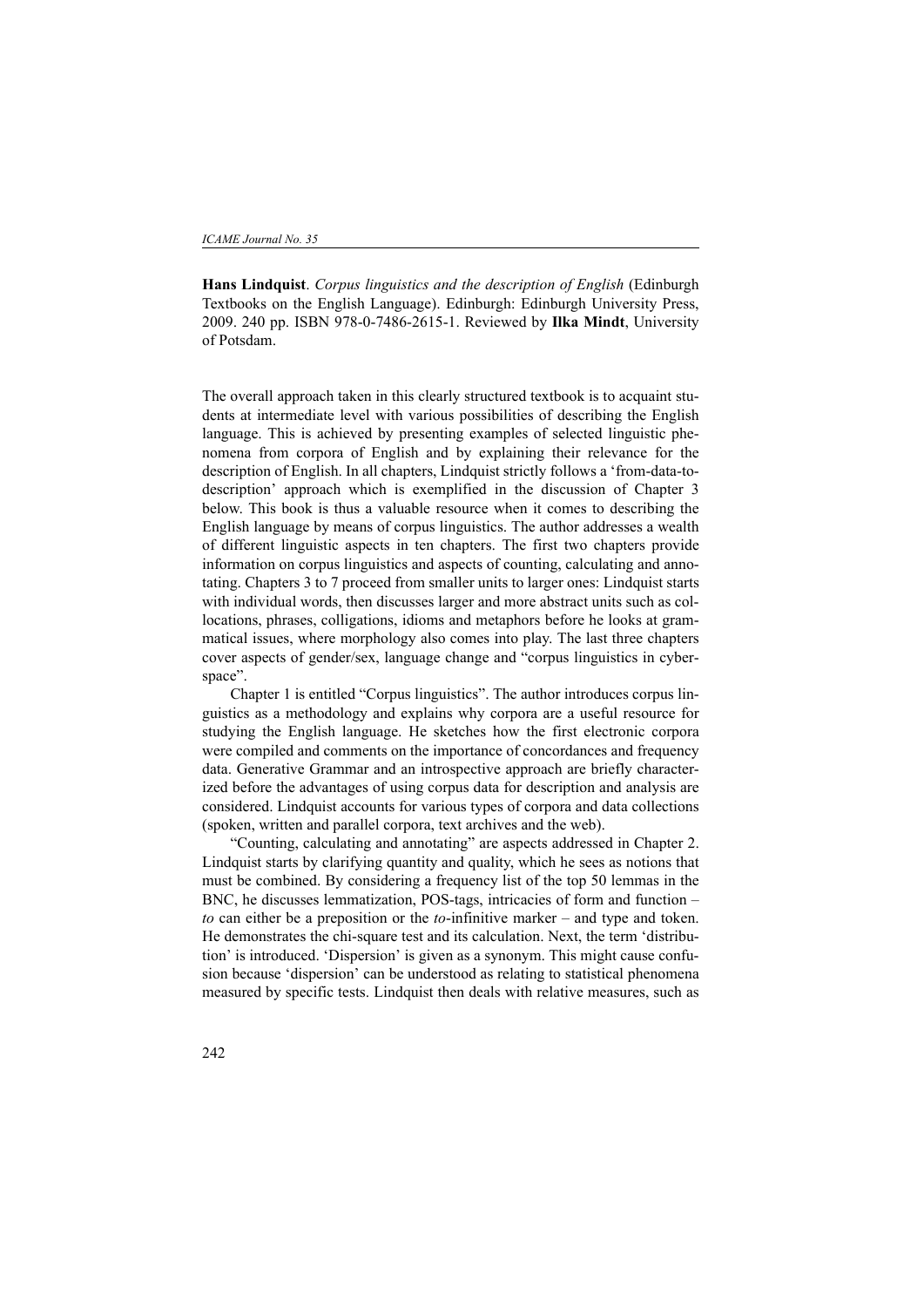percentages and normalizations. The subchapter on "Part-of-speech tagging" is not concerned with the technical details of tagging but rather the usefulness and the problems of accessing a corpus with POS-tags. Lindquist gives the example words *can* and *tin*, and discusses search strings as well as search results. Parsing is only mentioned briefly without any example.

Chapter 3 concentrates on lexis. After a short description of the usefulness of corpora for dictionary making, the author focuses on the meaning of words. Lindquist's approach, which has been labelled above as a 'from-data-to-description' approach, is best exemplified here. By comparing the definitions of the verbal and nominal uses of *squeeze* in the *Longman dictionary of contemporary English* with a selected sample of concordance lines taken from a corpus – in this case the TIME corpus – Lindquist discusses the relevance of the use of corpus data for the description of English. The analysis is always related to the data, all examples presented are commented upon, and major obstacles concerning problems or difficulties (genre bias, representativity, selection of word forms, etc.) are addressed. In doing so, Lindquist exemplifies in excellent and clearly structured ways how corpus data can be tested against existing descriptions or ad-hoc formulated hypotheses. He then briefly introduces the concepts of semantic preference and semantic prosody, deals with lexical aspects of changes of words over time, how words spread between varieties of English and how corpus studies can be related to literary works.

In Chapter 4 on collocations and colligations a distinction is made between "the Firth/Sinclair type" of collocations, which are referred to as "window collocations", and Palmer's concept of collocation, labelled "adjacent collocations" (p. 73). Examples of window collocations are given together with a discussion of how the MI value, the Z-score and the log-likelihood formula influence the measurement of collocations. Here Lindquist does not go into mathematical details but demonstrates convincingly in how far these three statistics affect the measurement of collocation. The example *go to* followed by a noun is used to explain adjacent collocations. Readers might guess that a search for 'go to  $[n^*]$ ' in the BNC interface provided by Mark Davies has been performed. Lindquist gives a list of nouns in Table 4.8 (p. 79) and explains why these nouns are liable to occur frequently after *go to*. Students who read this subchapter are likely to come up with the question whether words that frequently follow as adjacent collocations can also be referred to as collocates – a term introduced and used in the subchapter on window collocations. In the above-mentioned table, phrases like *go to bed* or *go to sleep* are listed but also phrases like *go to the toilet* or *go to the police* occur. This might be confusing because the search string is then extended from 'go to  $[n^*]'$ ' to 'go to the  $[n^*]'$ ' without any explanation. My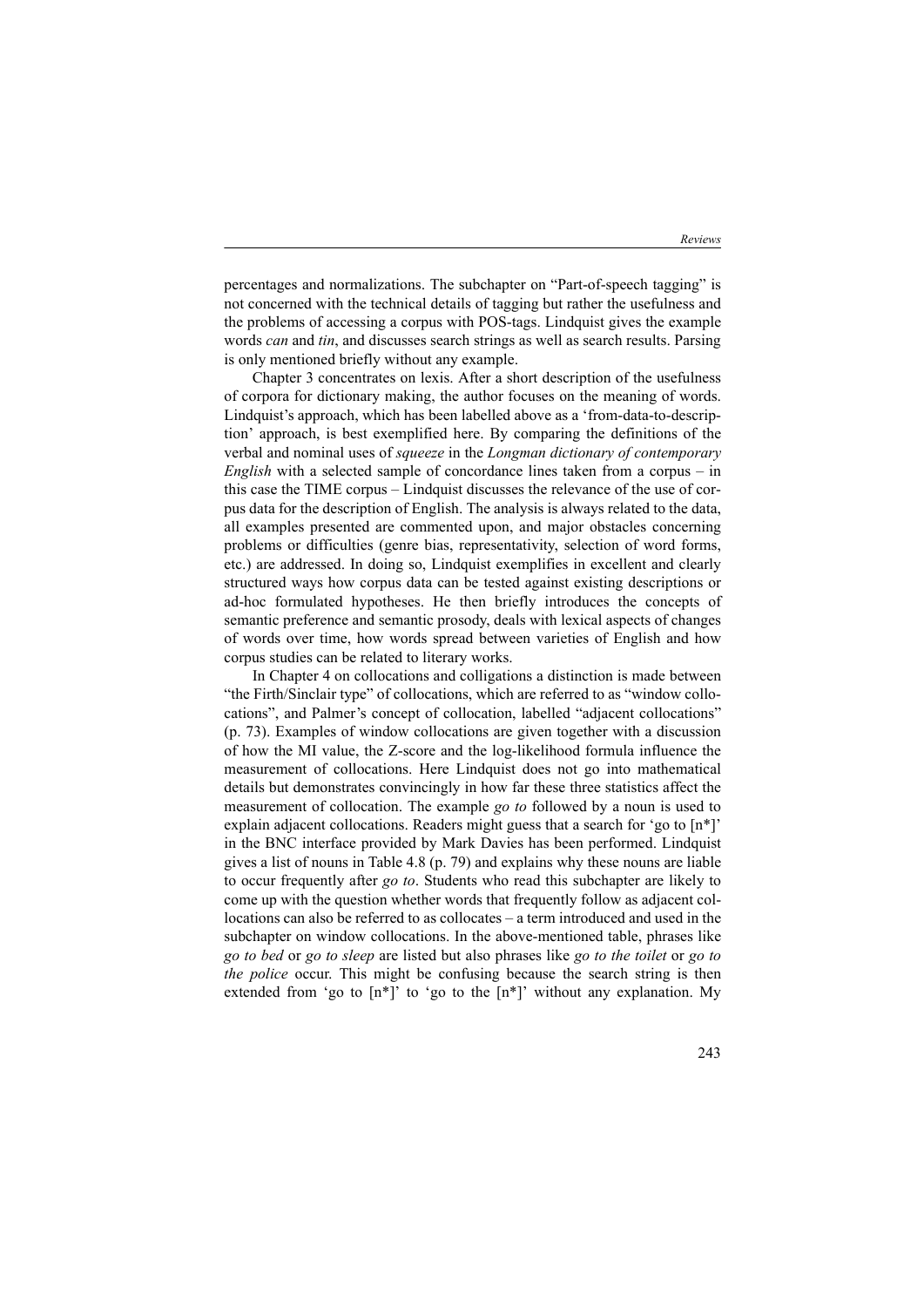search using the BNC interface provided by Mark Davies for 'go to [n\*]' gives slightly different frequencies than those listed by Lindquist. *Go to sleep* occurs 328 times and not 329 times, *go to work* is found in 171 instances and not in 214 as mentioned in Table 4.8 etc. The ordering of the phrases is also not always according to the frequencies: *go to court* which is listed with a frequency of 93 occurrences (89 in my search) is given as occupying rank nine and should be given as rank seven. The discussion of the data given in Table 4.9 (p. 80), where three-word combinations ending in *bed* in the BNC are presented, does not seem to support Lindquist's argument because of inconsistencies in the frequencies as well as the rankings. The phrase *of the bed* is listed in second position although it occurs with a frequency of 493 (458 in my search for [\* \* bed]) and the phrase *go to bed* which is found in 638 cases is listed in third position – instead of second position. All in all, it may be difficult for readers to clearly understand the distinction between window collocations on the one hand and adjacent collocations on the other.

Colligations are briefly addressed with reference to Fletcher's "Phrases in English" (PIE), which is introduced in a later chapter (and has to my knowledge not been mentioned in Chapter 1). Colligations are explained as "the relation between a node word and grammatical categories such as prepositions or a *wh*clause which co-occur frequently with it" (p. 87). Clever students might ask in how far Lindquist's study discussed in the preceding subchapter on collocations in relation to a preposition followed by the noun *hand* is related to colligation. Colligations are only discussed briefly in the light of n-grams (which are treated in greater detail in Section 5.3 entitled "Recurrent phrases" (p. 97)) without any reference to pattern grammar or a relation to grammatical structures provided in dictionaries.

"Finding phrases" is the title of Chapter 5. Lindquist introduces the relevant terms, such as idioms, formulaic sequences, Sinclair's open-choice and idiom principle. He uses the expression "'funny' idioms" (p. 91) to refer to idioms, i.e. to units "whose meaning cannot be deduced from its parts" (p. 93), probably to distinguish this phenomenon from the idiom principle. As the terms 'idiom' and 'idiom principle' are frequently confused, it would be more helpful for students to present a clear delimitation of the terms. Recurrent phrases are then discussed by providing examples from Altenberg's study (1998) on the phraseology of spoken English and additionally by considering the database "Phrases in English". The last section deals with a literary application of corpora, an issue which Lindquist, as he rightly argues, has already addressed with respect to keyword analysis in Chapter 3. This clearly shows that it is not always easy to restrict the application of corpus studies to one particular aspect – be it for example frequencies, key words or phrases. Rather, these aspects are often interrelated and need to be considered and discussed together.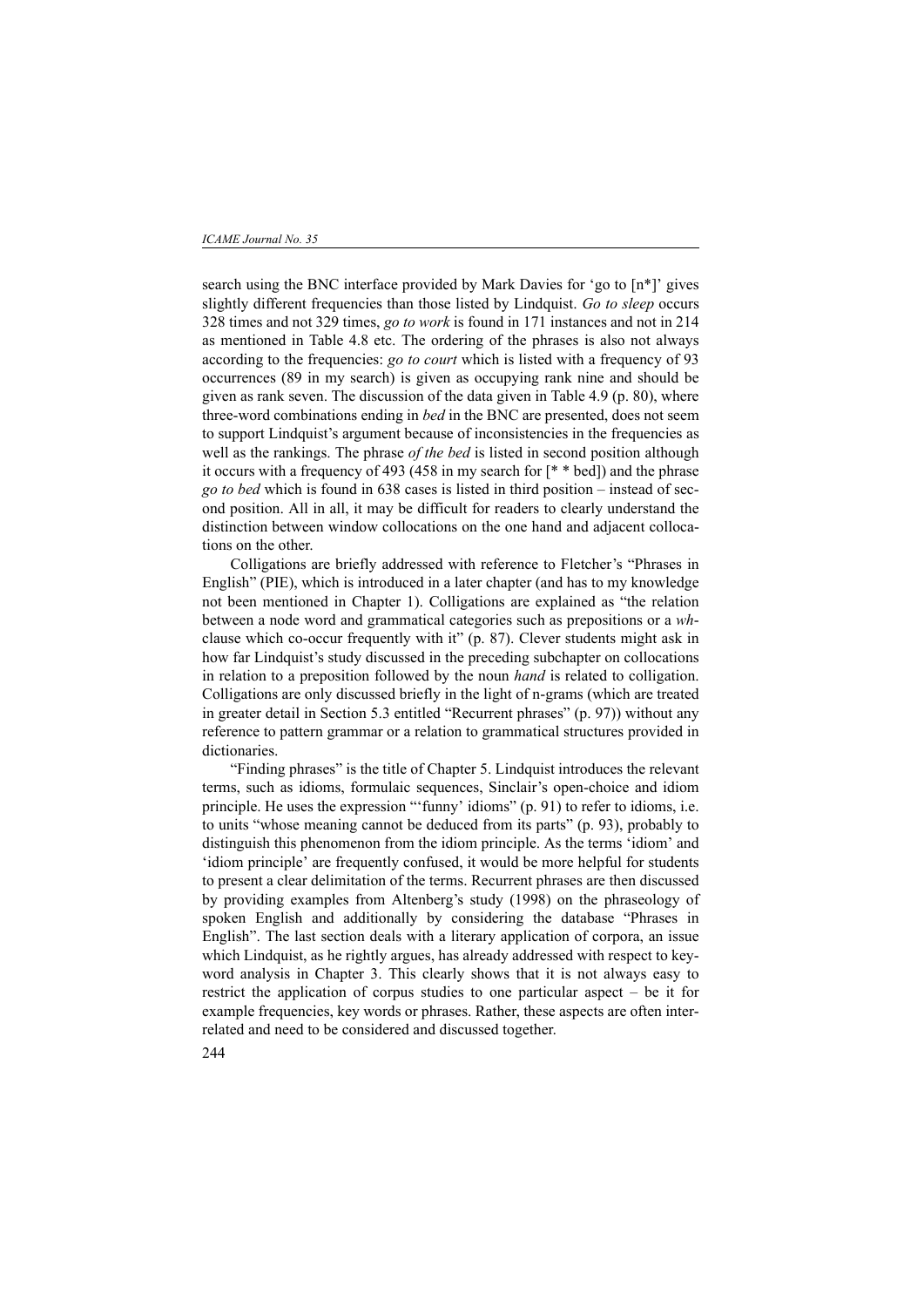*Reviews*

In Chapter 6 on "Metaphor and metonymy" Lindquist concentrates to a large extent on metaphors and only deals briefly with metonomy. Metaphors are first explained, using the example *down the drain*, in regard to the terms 'vehicle', 'tenor' and 'ground', before in a following subchapter the cognitive approach to metaphors based on Lakoff and Johnson (1980) is introduced. Here, the terms 'source domain', 'target domain' and 'mapping' are elucidated in relation to examples. After these theoretical concepts have been introduced, Lindquist demonstrates how the cognitive concept of metaphor can be analysed in corpora, i.e. by searching for the source domain, by considering the target domain or by manual analysis.

Grammar is the topic of Chapter 7, where Lindquist considers morphological and syntactic aspects. With relation to frequencies, he discusses the use of *who* and *whom*, of *get*-passives and of adjective complementation. He demonstrates convincingly that corpora can be used to check and extend previous research.

Chapter 8, entitled "Male and female", is concerned with quantitative analyses of the distribution of terms which are clearly sex-marked such as *firemen* as opposed to those not explicitly marked for sex (e.g. *fire fighters*). Next, the premodifying adjectives of *man* and *woman* are investigated. Lindquist not only discusses how sex/gender is reflected in corpora but also focuses on the production side by considering whether there are specific usages in relation to the gender of the author in the BNC as far as colour terms are concerned. The hypothesis is that women tend to use more colour terms "because they are more interested in fashion, home decoration etc." (p. 159). The frequency results show that female authors indeed tend to use more colour terms than male authors. A possible explanation which Lindquist gives is that "female writers deal with different topics, where the description of colours is more relevant" (p. 159 f.). It would be vital to check in how far the use of colour terms is topicrelated and in how far this corresponds to the gender of an author. A last section deals with hedging. With reference to Holmes (1986) a qualitative aspect is introduced that calls for a precise analysis of the functions of selected hedges.

Chapter 9 is on language change. Three types of language change are differentiated: "change in real time" (p. 167), which can be studied by using a diachronic corpus, "change in apparent time" (ibid.), which focuses on changes that (might) manifest themselves in different age groups, and language change based on comparing varieties of a language. The last mentioned type allows to "make the assumption that one [variety IM] is changing in the direction of another" (p. 168). Lindquist focuses explicitly only on changes in real time and to a lesser extent on changes observable when comparing varieties. He analyses the use of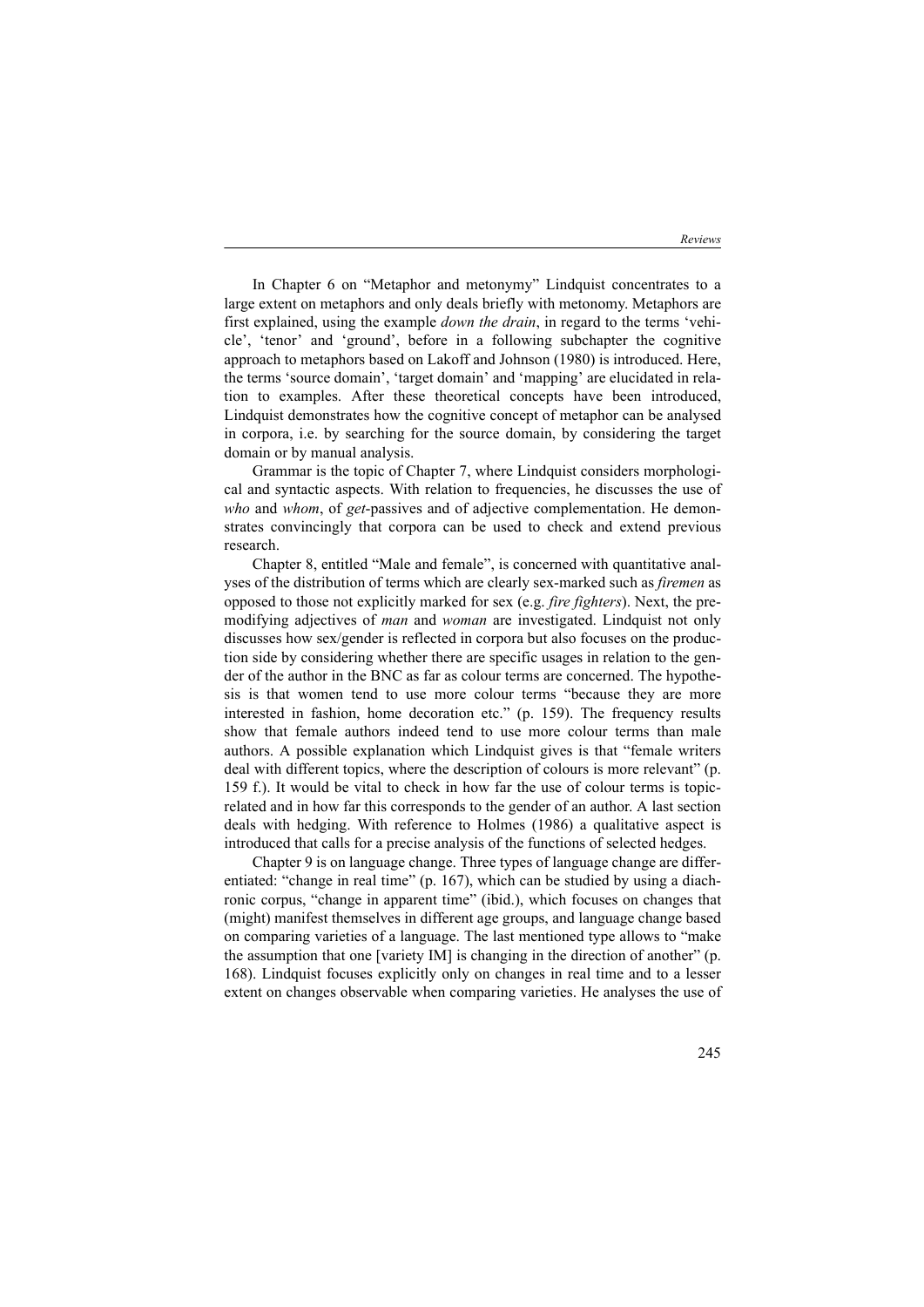#### *ICAME Journal No. 35*

*likely* in relation to word class and considers the distributions "in a number of frequent contexts in COCA and the BNC" (p. 169). In all of these contexts, *likely* is preceded by the modal *will*. It will probably be unclear to students why this restricted context (*will likely*) is chosen and in how far the results given are tenable for a comprehensive analysis of all adjectival and adverbial uses in British and American English. Next, a study on *beside*(*s*) based on Rissanen (2004) is presented that touches upon grammaticalisation. Frequency information taken from the *Oxford English dictionary* about verbal complementation is used in yet another study to demonstrate how changes in real time can be observed. The description of Nevalainen and Raumolin-Brunberg's study (2003) on the social stratification of third-person singular –*th* versus –*s* is the last study covered in this chapter.

The final chapter deals with "Corpus linguistics in cyberspace" and is not so much concerned with linguistic forms found in the new media (such as coding conventions in texting, turn-taking in chats, the use of emoticons etc.) but rather with the use of the internet as a corpus. Related to this is a discussion on how commercial search engines can be used for linguistic research. The problems regarding search results and representativity are addressed. One section deals with WebCorp, another gives a brief outline on how corpora can be compiled by using texts from the internet. Three other sections cover different fields of interest: in one of them Lindquist discusses how subject-verb agreement with collective nouns can be studied with regard to different varieties (India, Hong Kong, South Africa etc.). In the other two sections examples of studies are given where the web has been used as a reservoir for finding examples of phenomena that occur with low frequencies in the available corpora.

The book has a very clear structure as each chapter introduces the main topics of consideration and concludes with a brief summary stating the key linguistic aspects covered. Study questions that are related to the individual subchapters and a section on recommended readings supplement each chapter. As it is aimed at students of English at intermediate level, it is (and can be) taken for granted that several concepts and terms are known to the readers in order to take full advantage of this book. These include basic concepts of grammar (parts of speech, phrases, clause elements, complementation etc.) and lexical concepts (lemmas, meanings, lexical items, collocation, idioms, metaphor etc.) to name just a few. An aspect that is not explicitly (though implicitly) addressed is what characterizes or defines the term 'corpus'. This is not a drawback as there are numerous introductions to corpus linguistics that cover this aspect. But it has to be kept in mind when making use of this book at university level.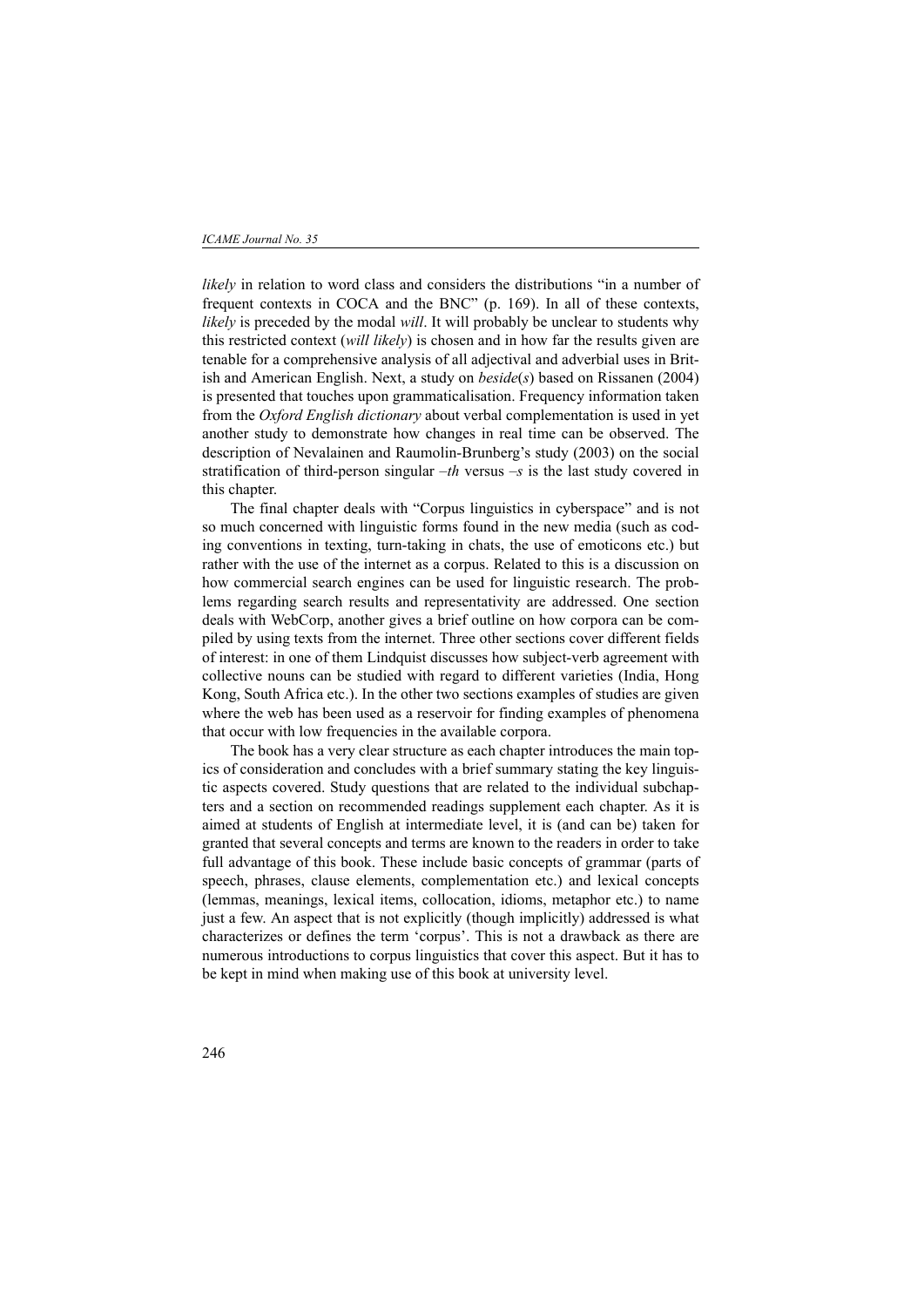The most impressive quality of Hans Lindquist's textbook is that it familiarizes readers with corpus linguistics by providing very student-friendly step-bystep analyses of clearly structured sets of data. He puts emphasis not only on quantitative distributions of frequencies but also on qualitative aspects of data analyses. The author guides his readers through corpus data that are either taken from already published research or have been assembled from corpora accessible via the internet. In on-line exercises (related to the ten chapters of the book) covering small research questions, students are given step-by-step instructions and are encouraged to use corpus data. The interfaces provided by Mark Davies are a prominent resource throughout the book. Lindquist's book could be used as a textbook for a course but it is also possible just to take individual chapters or even subchapters as course material.

All in all, *Corpus linguistics and the description of English* by Hans Lindquist is a very well-written textbook that is highly recommendable and will be a fruitful asset in teaching.

## *References*

- Altenberg, Bengt. 1998. On the phraseology of spoken English: The evidence of recurrent word combinations. In A.P. Cowie (ed.). *Phraseology. Theory, analysis, and applications*, 101–122. Oxford: Clarendon Press.
- Davies, Mark. 2004–. *BYU-BNC: The British National Corpus*. Available online at *<*http://corpus.byu.edu/bnc*>*.
- Davies, Mark. 2008–. *The Corpus of Contemporary American English* (COCA): 410+ million words, 1990-present. Available online at <http://www.americancorpus.org>.
- Fletcher, William. 2003/2004. *Phrases in English* (PIE). Available online at: <http://pie.usna.edu>.
- Holmes, Janet. 1986. Functions of *you know* in women's and men's speech. *Language in Society* 15 (1): 1–22.
- Lakoff, George and Mark Johnson. 1980. *Metaphors we live by*. Chicago: Chicago University Press.
- Nevalainen, Terttu and Helena Raumolin-Brunberg. 2003. *Historical sociolinguistics: Language change in Tudor and Stuart England.* London: Longman.
- Rissanen, Matti. 2004. Grammaticalisation from side to side: On the development of *beside*(*s*). In H. Lindquist and C. Mair (eds.). *Corpus approaches to grammaticalization in English*, 151–170. Amsterdam: Benjamins.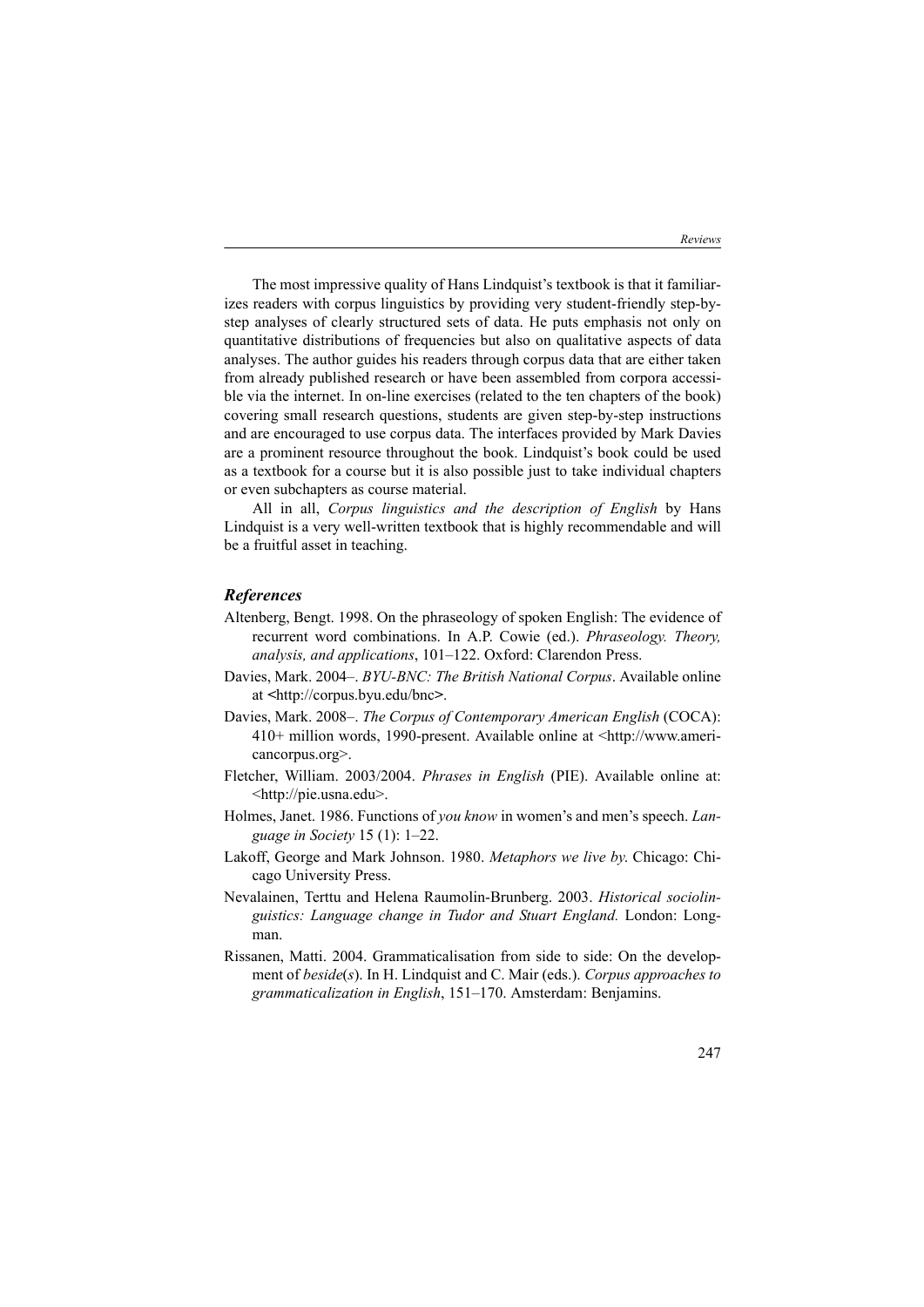**Susanne Mühleisen**. *Heterogeneity in word-formation patterns. A corpusbased analysis of suffixation with -*ee *and its productivity in English* (Studies in Language Companion Series 118)*.* Amsterdam, Philadelphia: John Benjamins, 2010. 245 pp. ISBN 978-90-272-0585-8. Reviewed by **Anne Gardner**, Ruprecht-Karls-Universität Heidelberg.

Representing her post-doctoral thesis (*Habilitationsschrift*), Mühleisen's publication offers a comprehensive investigation of noun derivations involving the suffix -*ee*, combining both diachronic and synchronic perspectives. A prototypical formation with -*ee* would be *interviewee*, which contains a verbal base and refers to a person, with a thematic role of patient. Often, a corresponding derivation in -*er* is evidenced (in this case *interviewer*). Various instances are pointed out in the introduction (Chapter 1), which deviate from this pattern in that the referent is not human (e.g. *milkee* denotes a farm animal), or the formation does not express passivity and does not contain a pre-existing English verb (e.g. *refugee*). In her study, Mühleisen intends to explore the diversity (or heterogeneity) and productivity of -*ee* derivations by discussing phonological, syntactic and semantic issues, reviewing the historical development of the suffix and conducting a survey of potential nouns in -*ee* on the basis of the World Wide Web, with special attention to suffix usage in selected varieties of English. After a detailed outline of the following chapters, the introduction concludes with a reflection on the scope and scientific impact of the project.

In Chapter 2, Mühleisen critically assesses previous research and presents phonological, syntactic and semantic constraints on -*ee* formations as well as possible reasons for the heterogeneous character of the suffix; words used for illustration are taken from academic literature as well as her Web corpus, the methodology of which is briefly outlined at the beginning of the chapter. Only two phonological constraints seem to be in operation: -*ate* as part of the verbal base is truncated in certain contexts, e.g. to prevent formations such as \**rehabilitatee* (cp. *rehabilitee*), and verb bases ending in a single vowel or diphthong are avoided to the effect that words like \**eyeee* do not form part of the lexicon. However, parallel forms such as *donatee* and *donee*, and *sayee* or *bowee* with their 'pseudo-consonantal' markers <y> and <w> defy these limitations, which creates ambiguity for the speaker. Syntactic constraints or typical patterns in verb derivations can be stated as sense relations expressed in terms of sentence constituents – a basic -*ee* derivation could be circumscribed as 'one who is Ved' (*advisee*) where the human referent parallels a direct object to the verb (as in *I advise you to do this*); patterns with indirect objects (*promise*, 'one to whom a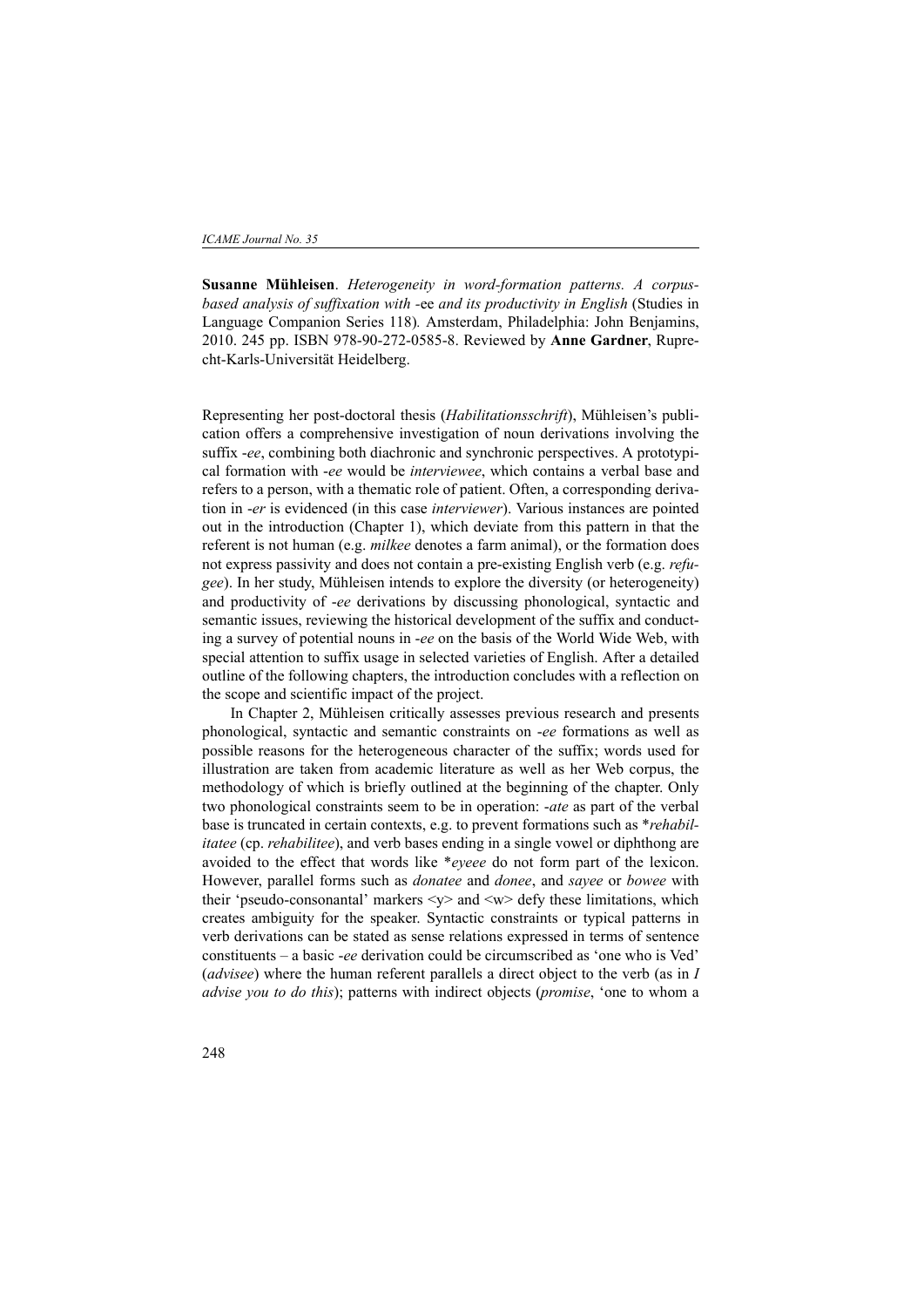promise is made'), objects with preposition (*flirtee*, 'one who is flirted with') and subjects (*waitee*, 'someone who is compelled to wait') are equally possible. Instances of ambiguity or polysemy can be observed when a derivation can be attributed to more than one of these categories or has moved from one pattern to another over time. After describing various attempts at postulating theories concerned with syntactic limitations, Mühleisen concludes that no single (synchronic) theoretical framework has yet been established which satisfactorily explains the diversity of derivation types with -*ee.* While two approaches to semantic constraints are discussed (a thematic role framework besides lexical conceptual structure and co-indexing of affixes), the author prefers to incorporate syntactic and semantic issues into the framework of prototype theory, which is flexible enough to include more typical and more marginal examples of -*ee* formations.

An account of the historical development of the suffix is given in Chapter 3. It first appeared in legal contexts in the fourteenth century in borrowings from French (originally substantivised past participles in -*é* or -*ée*); derivations usually contained a direct object function and were often correlative passives to agent nouns. When English began to replace French and Latin as the official language in the domain of law from the middle of the fourteenth century onwards, the nativisation of the suffix was instrumental in filling gaps in the lexicon. During the course of the fifteenth century derivations shifted towards an indirect object meaning, which continued into the sixteenth century. In the following century verbs came to be typically used as bases, direct object formations increased and the suffix was still predominantly used in the legal domain. This century saw the first attestations of a verbal base of Germanic origin (*writee* in 1611) and the semantic extension to a non-human referent (*patentee*, in an example from 1691, refers to the invention, not the inventor), as well as the beginnings of agentive and humorous use of -*ee* formations, and an overall generalisation of meaning. During the eighteenth and nineteenth centuries these trends intensified, and new formations arose in other varieties of English, such as American, Australian and Scots English. Mühleisen argues that the semantic and syntactic choices available to derivations in -*ee* which have developed and accumulated over time are to a certain extent responsible for ambiguities observable today.

Chapter 4 briefly enters on the notions of morphology versus lexicon (4.1), and creativity versus productivity (4.2), before introducing various types of productivity (4.3). Relevant to the current investigation is the concept that productivity is not absolute, but gradual, and that the productivity of -*ee* is assisted by the fact that the suffix, although often lacking transparency in meaning, is mostly used in a regular fashion and faces little rivalry from other word-forma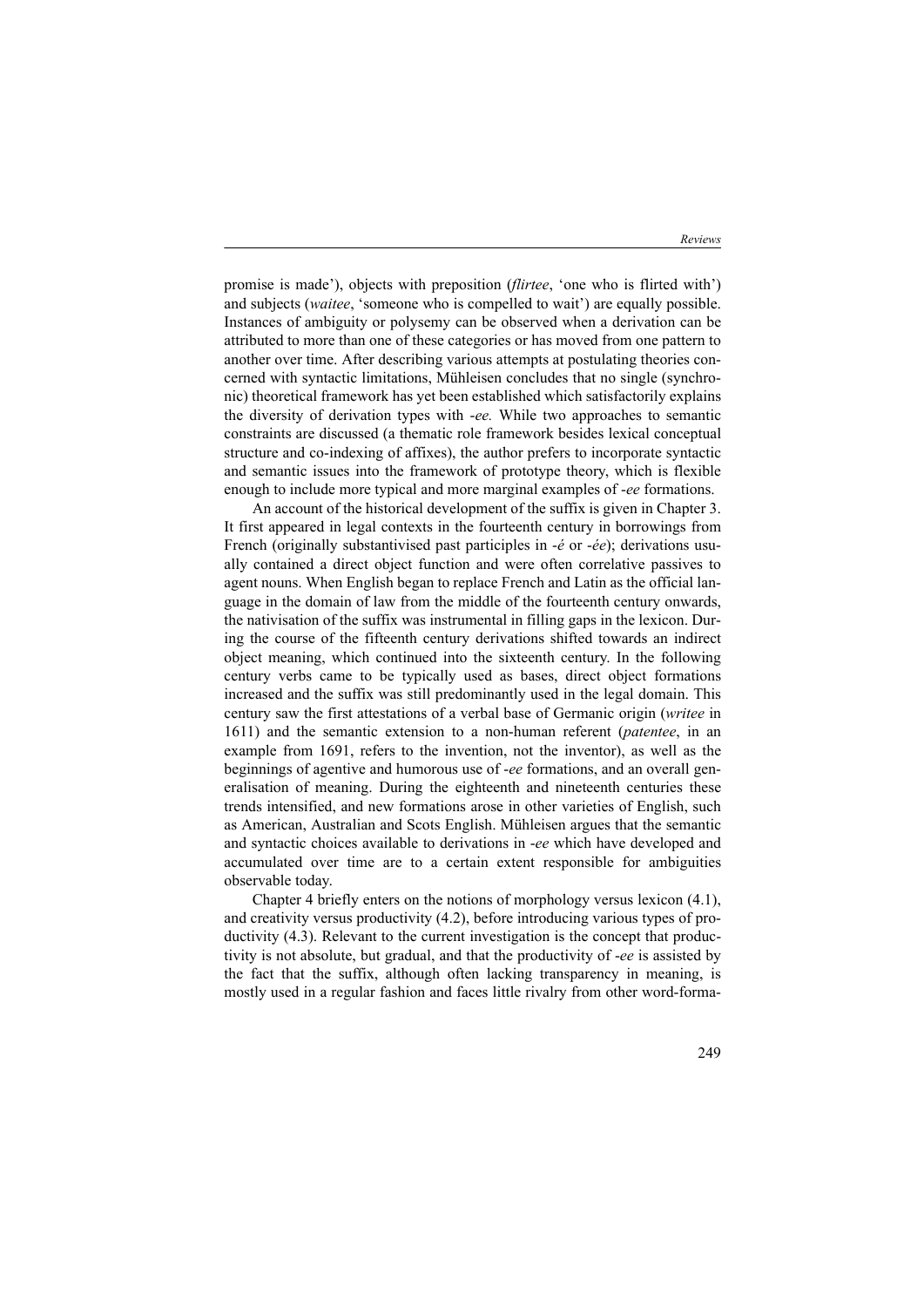tion processes which would yield the same semantic outcome. In her treatment of data from the fourteenth to the twentieth century, which is presented in Chapter 3 and the following subchapter (4.4), Mühleisen relies on type frequency and growth as an indicator for productivity and ascertains a continuous increase in productivity over the centuries. The records of twentieth-century derivations gained from various dictionaries and secondary literature show that the influence of French borrowings decreases, trends such as the rise of direct object and subject formations continue, that words related to the military were frequently created during the war years, and that *-ee* also features in compounds (*handshakee*). The circumstance that few examples for new derivations in -*ee* are listed in dictionaries is used as a stepping stone to touch on the questions of how new formations are established, and when a possible or potential word becomes an actual word.

Reasoning that the World Wide Web is the most up-to-date source on new -*ee* formations and as such forms an ideal basis on which to test potential derivations, Mühleisen elucidates the methodology underlying her Web search in Chapter 5. A list of 1,000 potential words was created by forming new *-ee* words which were not previously established in dictionaries or secondary literature, and which could be recognised as a derivation of a verb or of a noun in *-er*. The bases were chosen from the English lexicon at random to avoid a preference for words which suit the more typical requirements of -*ee* derivations. With the help of the Google search engine, a manual search was conducted for the potential words, their status as derivations verified, and their number of occurrence on the first 100 websites documented as falling into one of six frequency categories. Of the 1,000 potential words, 748 were attested on the Web; compared to the c. 500 -*ee* derivations confirmed for the past six centuries, this number seems to indicate a noticeable increase in productivity. Words occurring more frequently in the corpus tend to exhibit more prototypical characteristics of -*ee* formations, whereas those with only one or two attestations (here called 'hapax legomena') usually display fewer typical features, but a greater semantic diversity. Many adhoc formations can be found in more speech-based and interactional text types such as chats, and in the private or interpersonal domain.

Chapter 6 investigates the geographical distribution of a selection of derivatives on the basis of websites with domains representing the USA, Australia, New Zealand, India and Ireland. After demonstrating that the same -*ee* formation can carry different meanings in different varieties of English, Mühleisen focuses on the question of whether the word-formation process is more frequent in American English than in other varieties and concludes that the label 'Americanism' can only be assigned to individual lexemes and not to all newly formed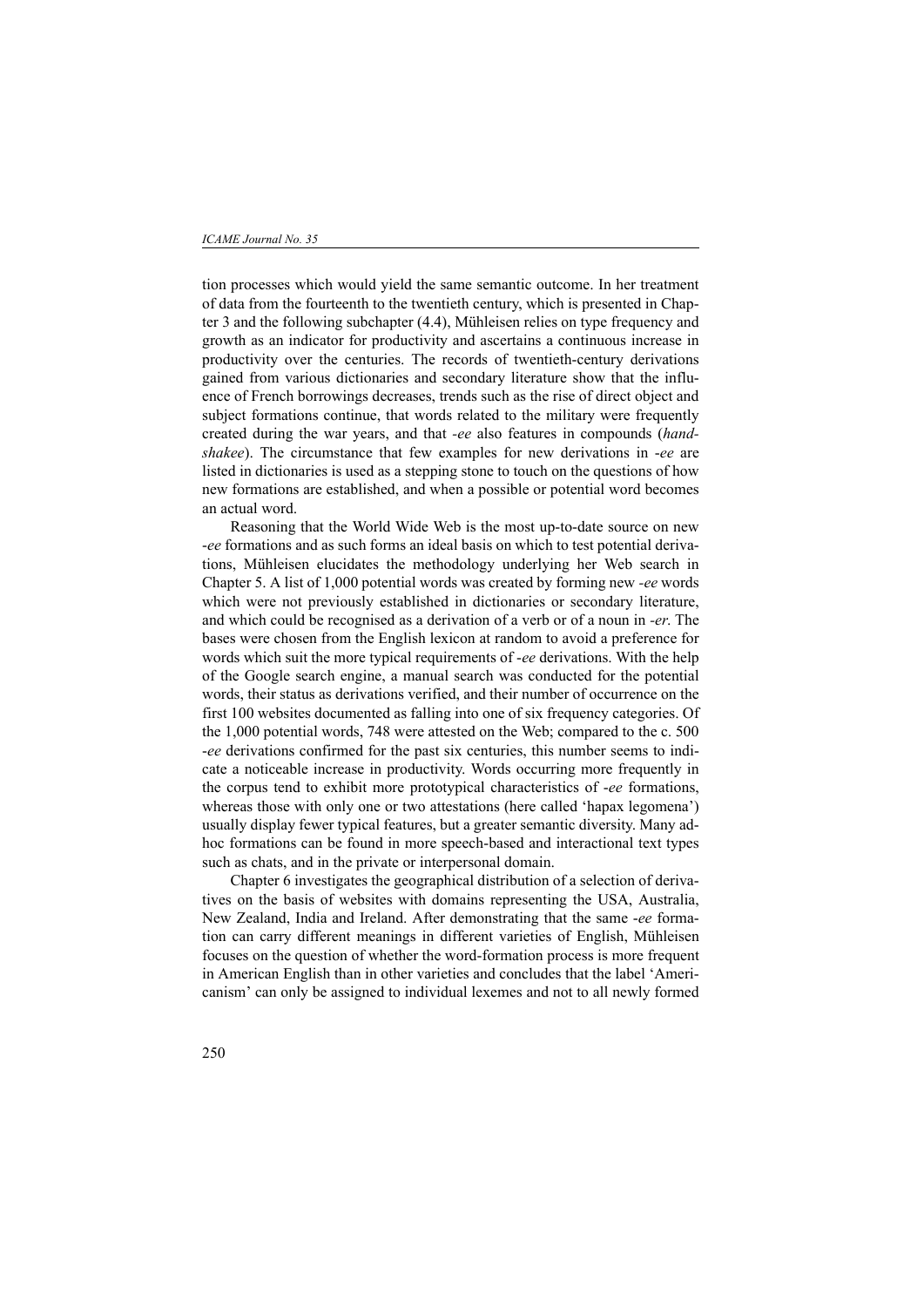words *per se*. Australian English seems to show a partiality to this word-formation process, possibly owing to a tradition of using such words in legal contexts and the popularity of hypocoristics ending in -*ie*. An inquiry into 19 words found in the Web corpus reveals that some derivations are particularly frequent in certain varieties and may have distinct meanings in these varieties, as is the case with the legal terms *transportee* in Australian English or *retainee* in British English.

The main text closes with a short summary and an appeal for future wordformation studies to incorporate a diachronic perspective and investigate variation across varieties of English. The bibliography is followed by two appendices, the first listing previously established -*ee* formations and their sources in secondary literature, the second cataloguing the 1,000 potential words used for the Web search with an indication of their frequency of occurrence. A name and a subject index complement the work.

This publication fruitfully combines a range of linguistic approaches in order to shed new light on the history and recent usage of the suffix -*ee*, offers ample documentation with examples, citations and word lists, and contributes significantly to the number of known derivations in -*ee* (and to a lesser extent – *er*). One aspect which makes this book slightly difficult to read is, however, that the author frequently anticipates information which is only discussed in more detail at a later stage. This is particularly problematic with regard to the potential words explored in the Web search, which are used as examples from the very beginning. The frequency calculations based on the results of this search are referred to in Chapter 2 even though the methodology underlying the creation of these words and their analysis is, however, not explained more thoroughly until Chapter 5 – which necessitates a number of clarifying comments in earlier parts of the book. Despite various opportunities, the author neglects to mention that potential words are also accepted which show a correlative noun ending in -*ist*, not -*er*, as is the case with *therapee* or *therapeutee* (cf. *therapist*, *therapeutist*), for which no verbal base seems to exist in English. The structural problem is also apparent in Chapter 2, which is devoted to a synchronic description of the word-formation process, but which refers to aspects of the following diachronic chapter on various occasions. Since the inclusion of the diachronic perspective is highly relevant to the topic (and the author), as repeatedly stated, it might have been interesting, and perhaps more coherent with the tenor of the book, to unravel the diversity of -*ee* formations by starting at the (historical) beginning.

In the discussion of Americanisms in Sections 6.1 and 6.2, two methodological peculiarities attract attention: firstly, the figures from the .com domain are inexplicably used as a reference point for the other domains, even though it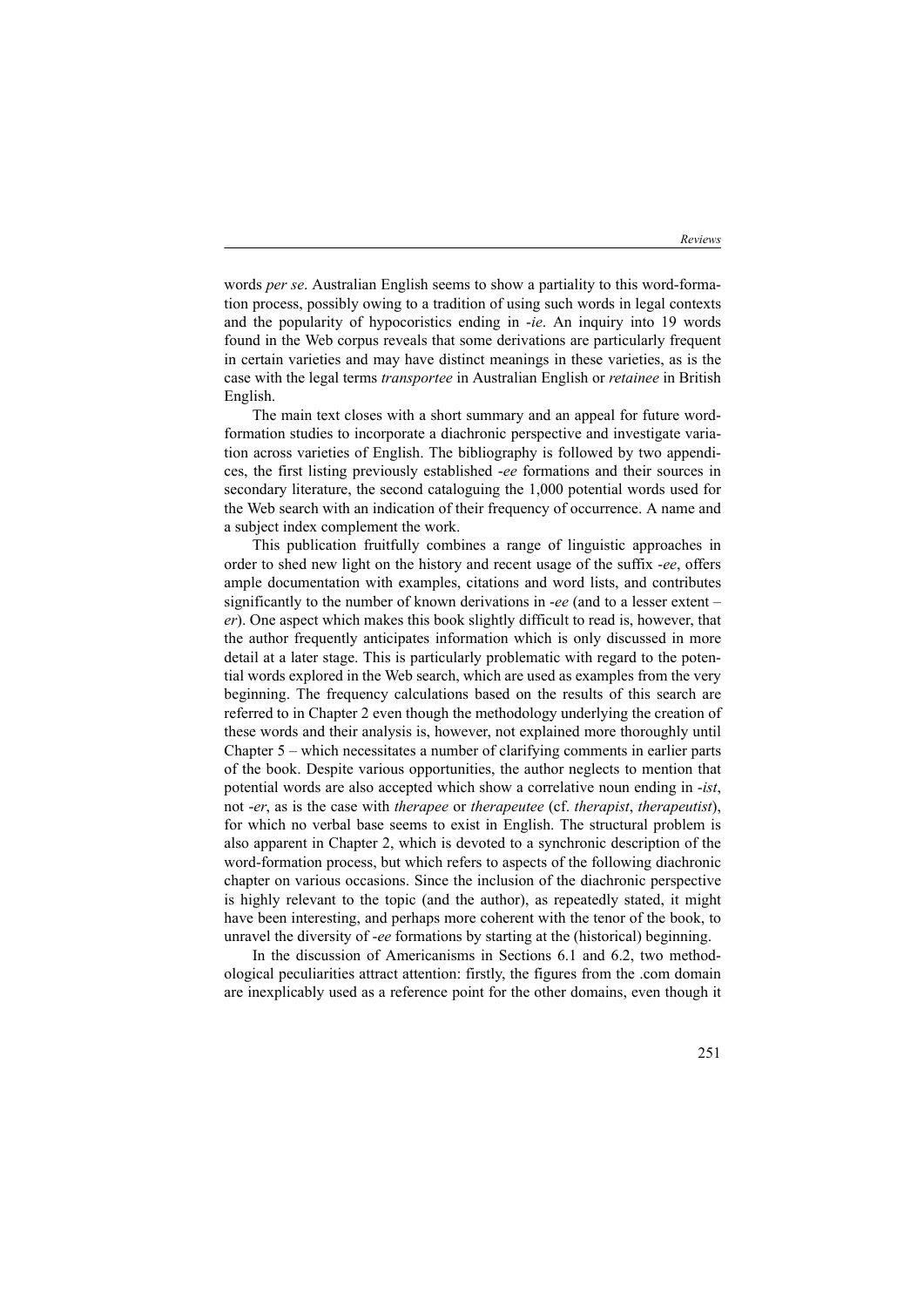is noted that this domain does not represent purely American language usage (nor does .org), as opposed to .us and .edu; secondly, the frequency of individual -*ee* derivations in other domains is given in percentages in relation to the .com domain, which is taken to represent 100 per cent. This entails that in some instances percentages greater than 100 occur, and it does not become apparent to what degree each Web domain contributes to the total number of attestations of a given word. Calculations of these proportions could modify the picture presented by Mühleisen or offer additional information; to give two examples: (1) the usage of *trainee* remains on roughly the same level in British English (.uk) in the years 2002 and 2006 (ca. 26%) and does not decrease when seen in relation to .com  $(75.7\% > 52.2\%);$  (2) *mentee* ('someone who is mentored') is shown to gain ground in British English in comparison to the .com domain; yet the fixed percentage for .com (100%) obscures the fact that *mentee* becomes more frequent in this domain as well  $(21.58\% > 25.7\%)$ .

Somewhat distractingly, the text is sprinkled with editorial imperfections, slightly idiosyncratic language use and even grammatical mistakes, which could easily have been avoided. Nonetheless, this publication forms a useful addition to current discussions on derivations in -*ee* and word-formation in general, and with its wealth of material and innovative combination of linguistic methods it has the potential to inspire further research in these areas.

**Günter Rohdenburg** and **Julia Schlüter** (eds.). *One language, two grammars? Differences between British and American English* (Studies in English Language). Cambridge: Cambridge University Press, 2009. xxiv + 461 pp. ISBN 978-0-521-87219-5. Reviewed by **Hans Lindquist**, Malmö University.

The starting point of the present volume is that "contrasts in the grammar of BrE and AmE have so far been largely ignored" (p. 2). Most studies that do exist, according to the editors, are brief and limited in scope and often not based on sound quantitative evidence. They mention Algeo (2006) as an exception, aptly characterizing it as a compendium of contrasts, but claim that the contributions to the present volume are more systematic and up-to-date as far as corpus methodology goes, focusing on "immediately competing grammatical alternatives" (p. 4). Apart from providing adequate descriptions, the volume also has the ambition to study the historical dimension and explore potential explanations.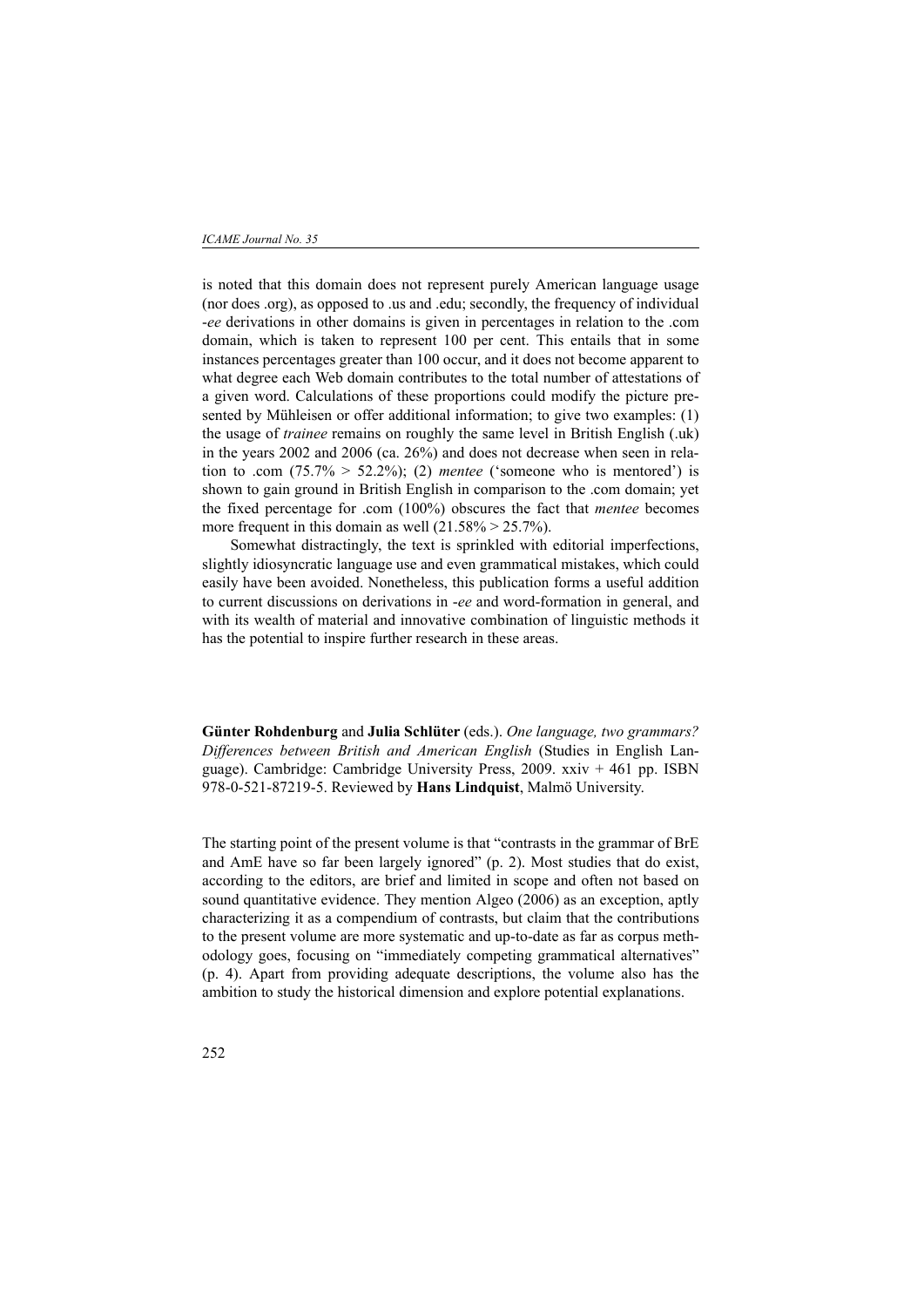One explanation that has been proposed in the literature, the colonial lag hypothesis, is problematized by several authors, most prominently by Marianne Hundt in her contribution "Colonial lag, colonial innovation or *simply* language change?". After reviewing previous work on British/American differences and presenting a number of case studies of her own (irregular verb morphology, concord with collective nouns and the mandative subjunctive) she proposes a new typology of differential diachronic development in BrE and AmE:

- 'true' colonial lag (but with Lass 1990 she prefers the word 'extraterritorial' and suggests the term 'extraterritorial (ETE) conservatism')
- 'true' extraterritorial innovation
- truly divergent patterns (where both varieties change, but in different directions)
- parallel developments (where both varieties change in the same direction)
- resurrection/revival, either in the extraterritorial variety or in the homeland
- 'kick-down developments', where "AmE starts out as more conservative but overtakes BrE as the change gains momentum".

Hundt ends by warning against using the term 'colonial lag' with reference to contemporary American English.

Next, Peter Erdman compares the use of compound verbs like *to baby-sit* and *to wire-tap* in AmE and BrE. Erdman finds certain differences between the two varieties, basing some of his arguments on a comparison of two American and two British dictionaries. For instance, with reference to the fact that the British dictionaries contain between 15 and 30 per cent fewer compound verbs than the American ones, he writes: "I take this difference as an indication of the diverging frequency of compound verbs found in the two varieties of English" (p. 46). However, this contrast might just as well be due to differing editorial principles in these dictionaries, and the hypothesis ought to be tested against corpus data. Although the frequency discussion based on dictionaries is methodologically questionable, the chapter contains interesting information on the history of compound verbs, their pronunciation and their spelling.

In the next chapter, Magnus Levin studies the well-known variation in the preterite and past participle forms of the verbs *burn*, *dream*, *dwell*, *kneel*, *lean*, *leap*, *learn*, *smell*, *spell*, *spill* and *spoil* by investigating the *New York Times* and *The Independent* for written English and the Longman Spoken American Corpus (LSAC) and the BNC for spoken English. Levin refers to the fact that there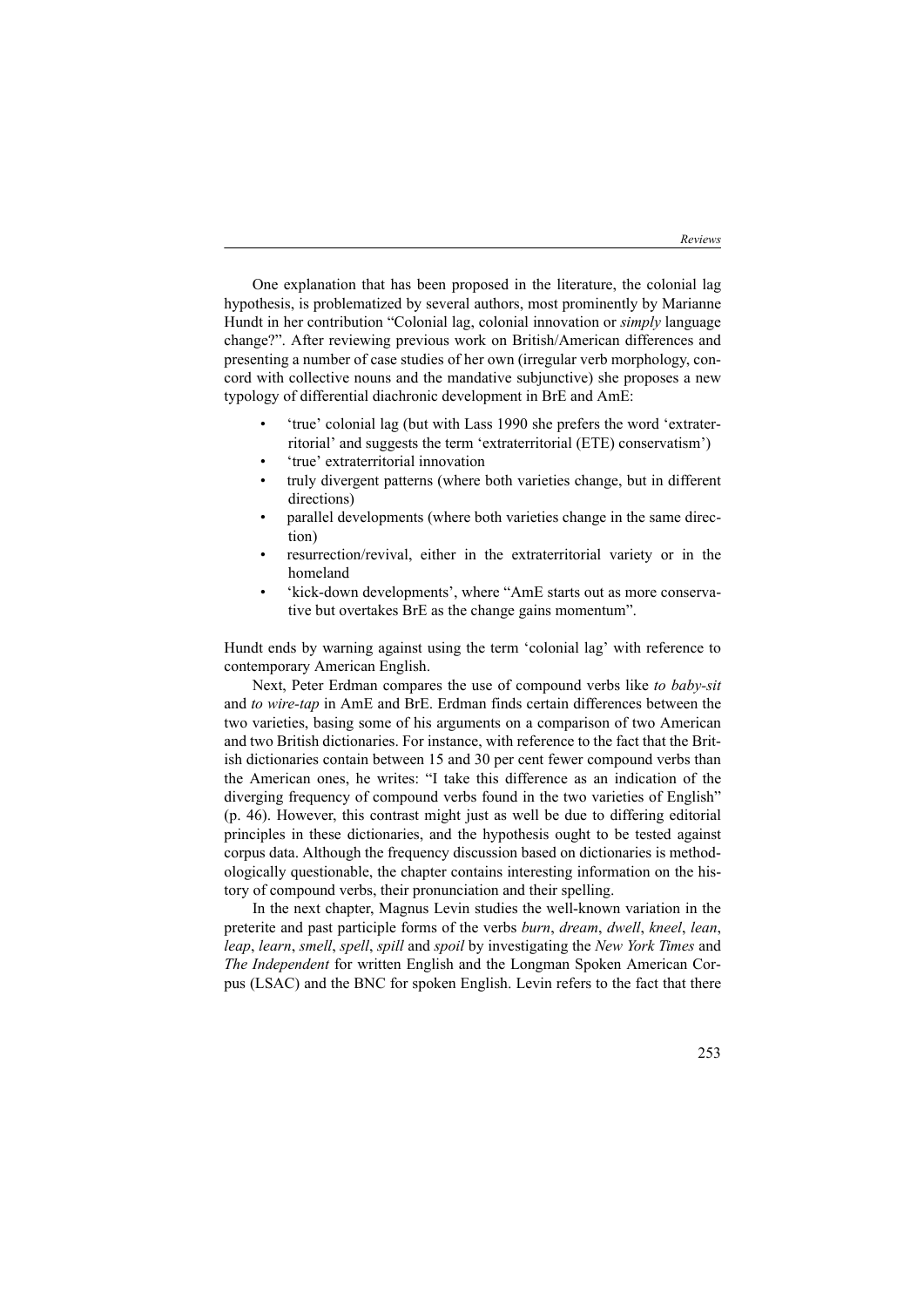is general agreement that -*ed* forms are preferred in AmE, while there is more variation between -*ed* and -*t* in BrE, but manages to complicate matters considerably by showing that each verb has its own story and that usage is influenced by a number of factors like frequency and aspect. For instance, in BrE, but not in AmE, there is a correlation between aspect and inflection, so that there is a higher proportion of -*ed* with durative uses of the verbs than with punctual ones. Levin argues that this functional motivation counteracts analogical levelling. The chapter contains many good observations supporting Hundt's thesis that the picture of British-American differences must not be over-simplified.

Britta Mondorf in her contribution studies the use of synthetic and analytic comparison in BrE and AmE. Working in the Paderborn tradition, focusing on complexity and its relation to processing, she investigates the choice of comparative form for 21 monosyllabic adjectives in British and American newspapers. There were two major differences between the varieties: AmE uses more analytic comparison (called "*more* support"), while BrE uses more comparative forms (synthetic + analytic) on the whole. Mondorf's proposed explanation for the American preference for analytic comparison is that Americans are more prone to use analytic variants "as a compensatory device in cognitively complex environments" (p. 107).

Julia Schlüter focuses on the interplay between phonology and grammar, showing that variation between the monosyllabic and disyllabic past participle variants *lit*/*lighted* and *knit*/*knitted* is influenced by the principle of rhythmic alternation. Interestingly, the short form *lit* has increased strongly in frequency in BrE since 1700, while the reverse is the case for *knit*. AmE lags behind in both changes, with the result that it is more regular in the case of *lit*/*lighted* and less so in the case of *knit*/*knitted*. The conclusion is that "it is indispensable to analyse each alleged case of 'colonial lag', regularization and colloquialization in considerable detail" (p. 129).

Eva Berlage discusses word-order variation between post- and prepositions in English, focusing on *notwithstanding*. It turns out that postposition of *notwithstanding* is twice as frequent in AmE (70.4%) as in BrE (34.8%). Diachronically, postpositional *notwithstanding* in AmE is an example of colonial revival. In addition, Berlage is able to show that the complexity of the NP influences the position of *notwithstanding*: the more complex the NP, the likelier it is that *notwithstanding* is preposed.

David Denison deals with argument structure in so-called Exchange verbs, particularly *substitute*, where a reversal of word order seems to be taking place, from *new for old* to *old for new*. Denison finds that in this change BrE is "mov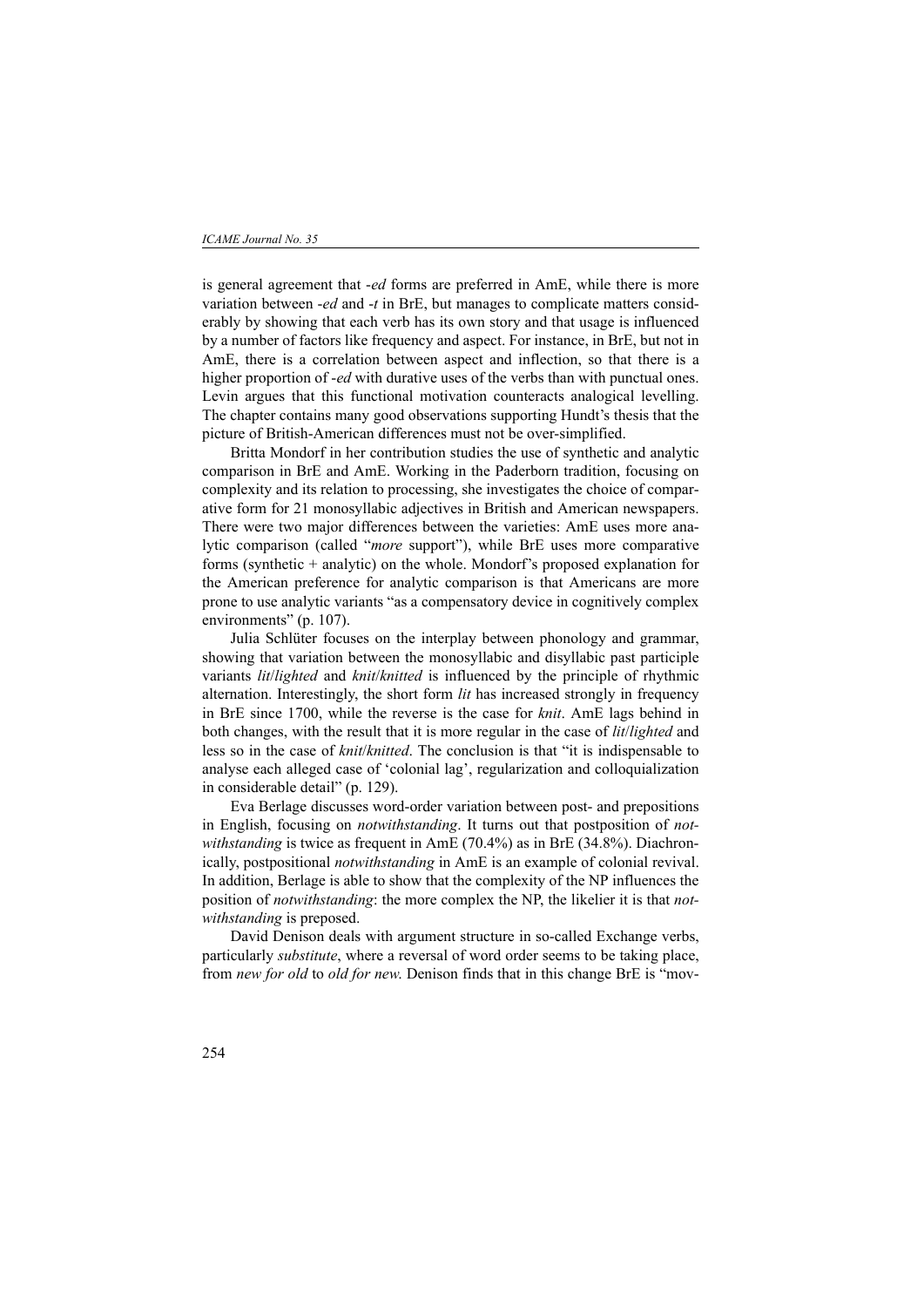ing faster than AmE for essentially social reasons: differences in the language of sports and perhaps in the reverence accorded to prescriptive ideas" (p. 165).

In one of his papers Günter Rohdenburg takes up the use of reflexive verbs and finds that the trend towards the zero variant, e.g. *wash* for *wash oneself*, has gone much further in AmE than in BrE. He also notes that reflexive verbs are used less on the whole, again with AmE in the lead.

Douglas Biber, Jack Grieve and Gina Iberri-Shea study noun phrase modification in newspaper reportage, finding that AmE and BrE have undergone a number of similar shifts in the preferred patterns of modification, generally with AmE in the lead. Shifts include an increase in premodification and a decrease in *wh*-relative clauses.

In his second paper, Günter Rohdenburg investigates nominal complements as in *conduct unbecoming* (*of*/*to*) *an officer*, noting that "with most types of constructions, AmE favours the formally less explicit or simpler variant without a preposition" (p. 210). However, there are a number of constraints and exceptions relating to individual verbs or groups of verbs.

Uwe Vossberg presents four case studies relating to what he calls "The Great Complement Shift" in English, i.e. the shift from *to*-complements to -*ing* complements in cases like *have no business doing*/*to do*. He finds that BrE and AmE follow the same trends, although at different speeds and with either BrE or AmE taking the lead, but also that there are occasional reversals, like *decline playing*/*to play*, where the change goes in the direction of more infinitives.

Johan Elsness investigates the semantic distinction made by the present perfect and the preterite in BrE and AmE. Basing his discussion on investigations of historical corpora, elicitation tests from the late 1980s and studies in the Brown family corpora, he concludes that AmE seems to have led the way in the decline of the present perfect.

Three papers deal with the subjunctive. Göran Kjellmer asks three questions: why was the mandative subjunctive revived in AmE, why did it return in BrE and why does *not* occur before the verb in negated subjunctive constructions like *that he not go*? He answers the first question by listing a number of linguistic and social factors that may have facilitated the change. To the second question, his answer is simply: American influence. The third question, finally, leads him to a series of very ingenious and convincing explanations based on structural parallelisms and ambiguities.

In the second paper on mandative subjunctives, William J. Crawford adds a new angle by focusing on the behaviour of individual lexical triggers and groups of triggers both within and across regional varieties, dividing them into strong, moderate and weak ones. Looking at the total frequencies of these triggers, he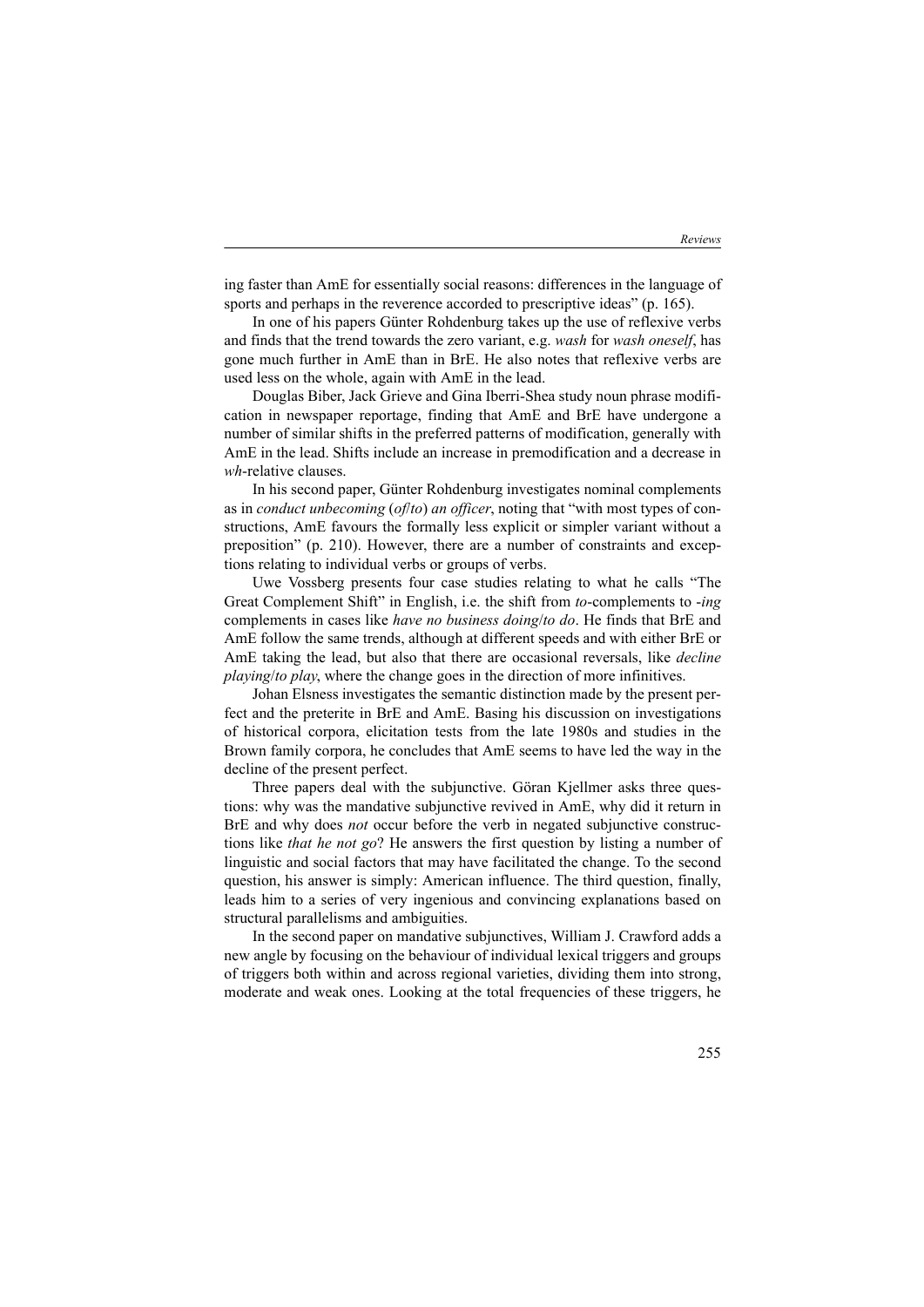finds that, although a trigger like *insist* often occurs with the subjunctive, it occurs much more frequently with other types of complementation, which in fact makes it a weak trigger, not a strong one. He also found that "verbs are the strongest triggers, followed by nouns and then adjectives" (p. 272). In his conclusion he notes that there is less contrast between BrE and AmE in the stronger triggers, and hypothesizes that there will be a change towards more subjunctives with the weaker triggers in BrE in the future.

Julia Schlüter's second chapter deals diachronically and synchronically with a less-studied form of the subjunctive: the present subjunctive in conditional clauses like *on* (*the*) *condition* (*that*) *the school change its name*. The diachronic data indicate that the subjunctive in this type of construction is a "true newcomer" (p. 291) in AmE, i.e. that it does not seem to be a dormant form that is revived, and Schlüter suggests two main reasons for its introduction: the American predisposition for using irrealis marking (through modals) rather than the indicative, and the increasing use of the mandative subjunctive with similar meaning. One interesting synchronic difference between AmE and BrE discovered by Schlüter is the semi-formulaic use in American journalistic prose of *on condition* in phrases like *on condition he not be named*, which is almost non-existent in BrE, where the indicative is preferred. Formulaicity in one variety can thus influence overall statistical differences between the varieties. Schlüter also covers the special status of the verb *be* and the influence of negation and choice of modal auxiliary on this construction.

D.J. Allerton's chapter on tag questions sticks out from the rest in being largely based on previous literature and the author's native speaker intuition rather than (corpus based) empirical investigations. One of his conclusions is that there is a general change away from concordant tags towards invariant tags like *right?, yeah?* and *innit?*

Karin Aijmer deals with the pragmatics of adverbs of certainty, using *sure* and *surely* as main examples. She notes that *sure*, *surely* and lexical bundles like *sure is*, *sure do* and *sure can* have developed a number of discourse functions, and that many of these differ between AmE and BrE. She stresses that these developments are influenced by social, cultural and regional factors and shows that *sure* and *surely* are used with a complex set of semantic and pragmatic meanings.

In her chapter, Gunnel Tottie asks the big questions "How different are American and British English grammar? And how are they different?" This is more or less what the whole volume is about, and Tottie's concluding answers "More different than we used to think" and "In more ways than we can anticipate" (p. 363) square fairly well with the results of the other studies. Tottie sup-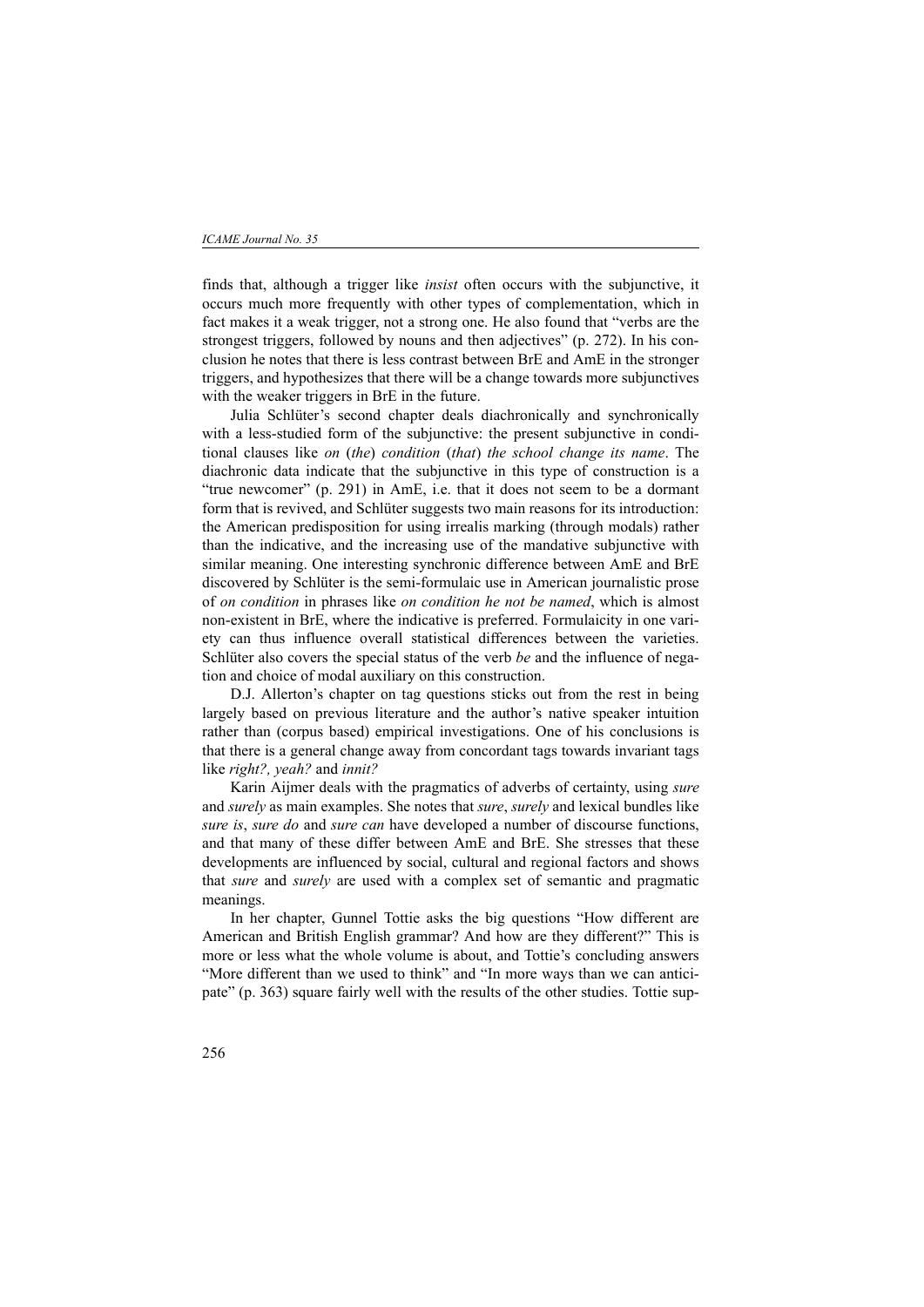ports her argument with case studies in three areas carried out by herself and colleagues: lexico-grammar (changes in the constructions *substitute* X *for* Y / *substitute* X *with* Y and the alternation between *try and* and *try to*), paradigmatic choices (relative markers after *same*) and, finally, frequency and pragmatics (tag questions). In all cases there were distinct differences in the use of different variants between the varieties. In the first and last case there were also big differences in the total frequencies, indicating either that pragmatic needs differ between the varieties, so that certain things do not get expressed, or that these particular needs are expressed in other ways.

In the final chapter of the book, the editors present no fewer than 46 pilot studies in five main areas where differences between BrE and AmE have been detected: Adverbs and adverbials; Prepositions; Noun phrases; Predicates and predicatives; and Sentential structures. This impressive exposition will serve as a very rich source for future research on major and minor aspects of British and American English, especially now when several new large corpora of American English have been made available (the Corpus of Contemporary American English, COCA, and the Corpus of Historical American English, COHA). Furthermore, the authors try to categorize the contrasts between the varieties on the scales progressive/conservative, formal/colloquial, consistent/irregular and explicit/opaque. Stressing that the figures are based on an unsystematic selection of cases and that judgement is sometimes rough, they nevertheless note that in the 46 phenomena studied, AmE is more progressive in 35 and more colloquial in 32. When it comes to consistency and explicitness, however, there is no clear result. These pilot studies thus underline the impression given by the rest of the book, that, even if there are or have been cases of colonial lag (or extraterritorial conservatism), there are also many cases of colonial progressiveness (or extraterritorial innovation), and in addition there are a number of other scenarios.

The volume as a whole is carefully edited, cross-referenced and proofread, with separate lists of electronic corpora and dictionaries and an index of concepts and lexical items. The editors and their contributors have shown convincingly that grammatical contrasts between BrE and AmE is a highly complex and interesting field, intimately related to the study of language change, and the case studies illustrate a number of corpus-based methods with which these contrasts can be investigated. Rohdenburg and Schlüter (2009) will be the starting point for all future research on grammatical differences between British and American English.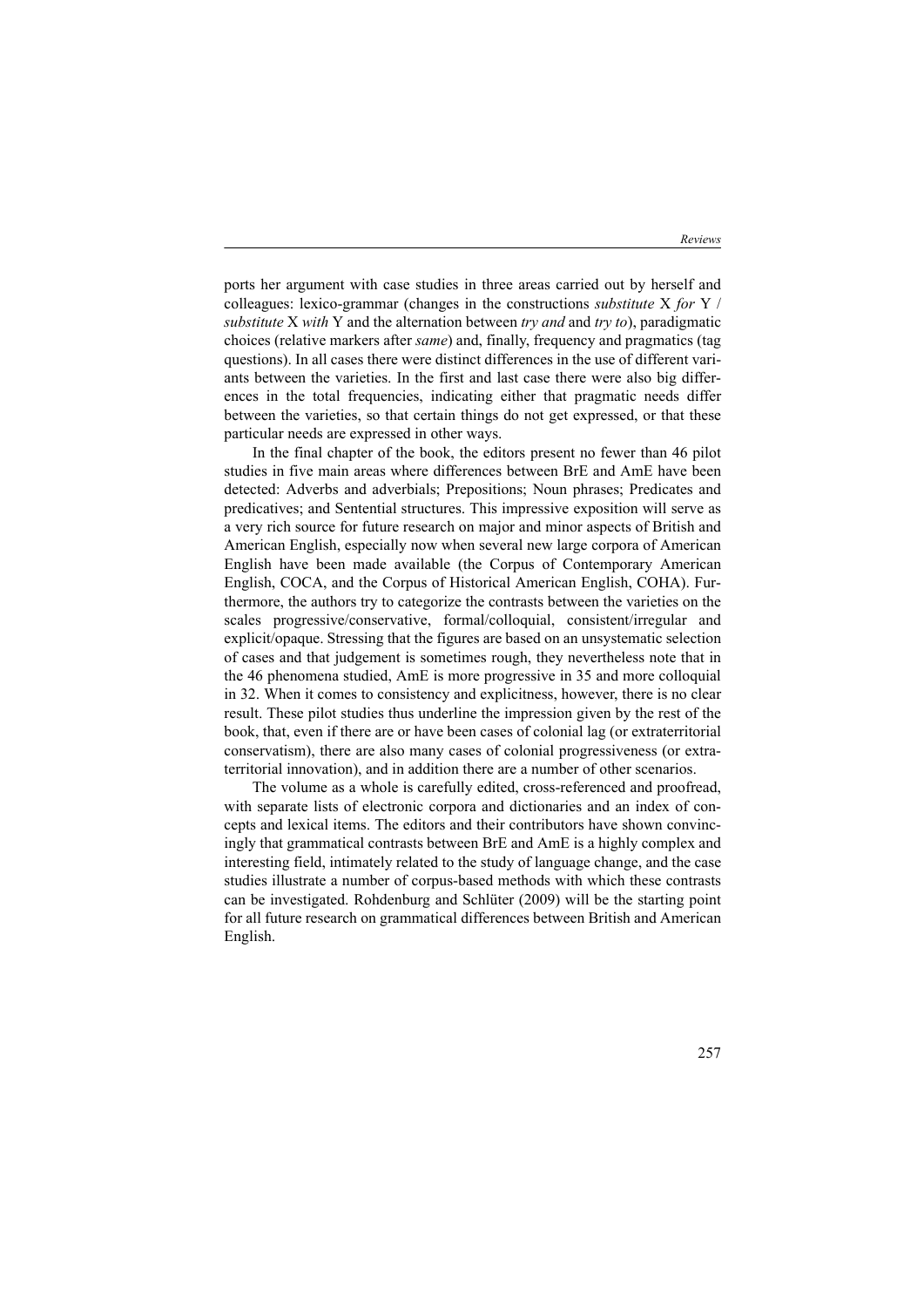#### *References*

- Algeo, John. 2006. *British or American English? A handbook on word and grammar patterns.* Cambridge: Cambridge University Press.
- Lass, Roger. 1990. Where do extraterritorial Englishes come from? Dialect input and recodification in transported Englishes. In V. Law, S. Adamson, N. Vincent and S. Wright (eds.). *Papers from the 5th International Conference on Historical Linguistics, Cambridge, 6–9 April 1997*, 245–280. Amsterdam: Benjamins.

**Graeme Trousdale**. *An introduction to English sociolinguistics* (Edinburgh Textbooks on the English Language). Edinburgh: Edinburgh University Press, 2010. xiii + 152 pp. ISBN 978-0-7486-2325-9. Reviewed by **Angela Falk**, Uppsala University.

Trousdale's book, one of the latest in the series "Edinburgh Textbooks on the English Language – Introductory" is designed as a compact, research-oriented overview of variation in English. The main chapters are "What is 'English'?", "Communities, networks and individuals", "English and language planning", "Regional and social variation", "Change in English", "English historical sociolinguistics", "Language contact", "Dialect contact", and "Sociolinguistics and linguistic theory". The structure of the first nine chapters is highly symmetrical: each begins with a brief *overview* that directly addresses the readers and contextualizes some research questions or issues for them before Trousdale proceeds to a presentation of about a half-dozen *content sections*. He rounds off each chapter with a concise *summary* (one dense paragraph), before offering at least one relevant and focused *exercise* and some tips for *further reading*. There is also a twopage "Conclusion" (Chapter 10), in which Trousdale briefly retraces the overall path of the book. This final chapter is written in a style I would characterize as academically inspirational, as Trousdale encourages students to pursue thinking about "English in its social context" (p. 135) and wishes them enjoyment in their future studies in English sociolinguistics.

Before I highlight some content issues that will prepare undergraduates to pursue further study, I want to mention two fundamental design choices that will allow this textbook to fit very well in a university course in a department of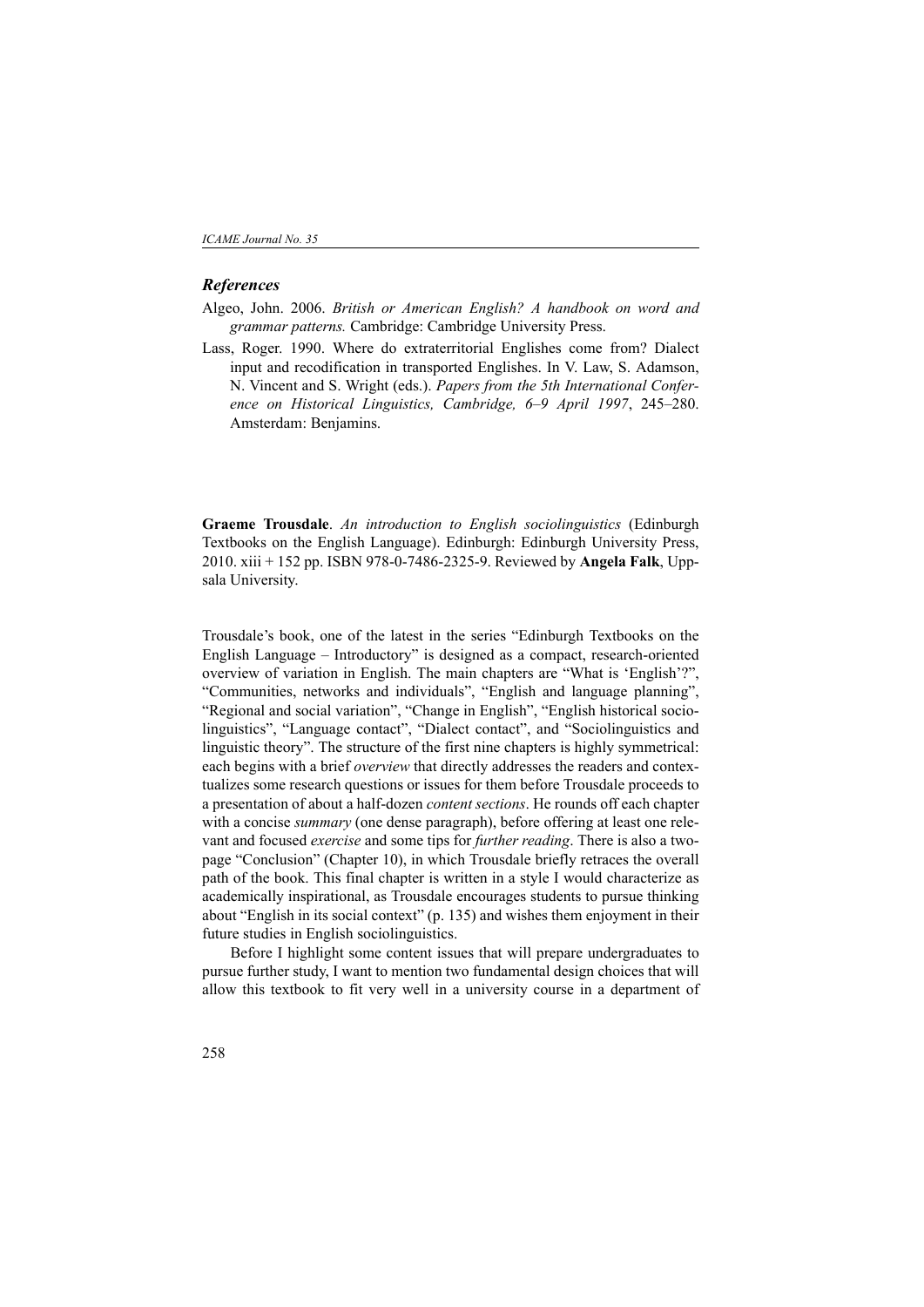English. First, as mentioned, the book is indeed very *compact* (nine chapters, with the longest being 19 pages), and second, Trousdale's focus is entirely on research pertaining to the *English language*. These observations might at first seem to be banal. Yet I think they take on significance when we pause to survey the length and scope of some well-regarded textbooks available. Some introductory books, such as Spolsky (1998), Romaine (2000), and Trudgill (2001), may also be said to be compact (Spolsky's text, the briefest, is roughly the length of Trousdale's book); their scope, however, is purposely much wider than Trousdale's, as they highlight phenomena observed in many languages. Other textbooks, such as Meyerhoff (2006), Mesthrie *et al*. (2009), and Wardhaugh (2010), provide substantial coverage of sociolinguistic phenomena in the English language, but they give attention to patterns in dozens of other languages as well. The page counts reflect this, as the books in the latter category range from 350 to 500 pages.

As sociolinguists, we strive to find out about many empirical studies related to our research so that we ultimately can make comparisons across varieties and across languages. As teachers of beginning undergraduates, however, we realize that packaging information in manageable chunks is generally a reasonable pedagogical approach for students being introduced to a sub-field. Trousdale's book gives us a useful teaching resource because of the purposefully narrow focus on English sociolinguistics. The other textbooks mentioned above are indeed highly readable and impressive introductions; yet if some of them were to be adopted as the main textbooks in courses for first-year undergraduate students, the sheer length of the books could, unfortunately, be perceived as a block. Factored into this is the reality (at least in the setting where I teach) that a course module on sociolinguistics within the first- or second-term curricula would comprise only part of a term and would likely be taught in a limited number of lectures or seminar meetings, scheduled over the span of, say, a month. If I want students to reach a point later in their education when they can appreciate more advanced books, such as Chambers' book on sociolinguistic theory (2009) and Coupland and Jaworski's reader (2009), then students would need at least one book in their earlier coursework to help them reach that destination. Trousdale's book is a very informative and solid 'bridge' type of textbook.

The book is very capably written. I often found myself imagining that I could 'hear' the chapters as well-paced lectures. Chapter 5, "Change in English", stands out as a pedagogical pearl. In a section called "What is linguistic change?" (5.2), Trousdale presents extracts of some recipe texts in Middle English, early Modern English, and present-day English to illustrate ways English varies over time. While juxtaposing texts from different periods is of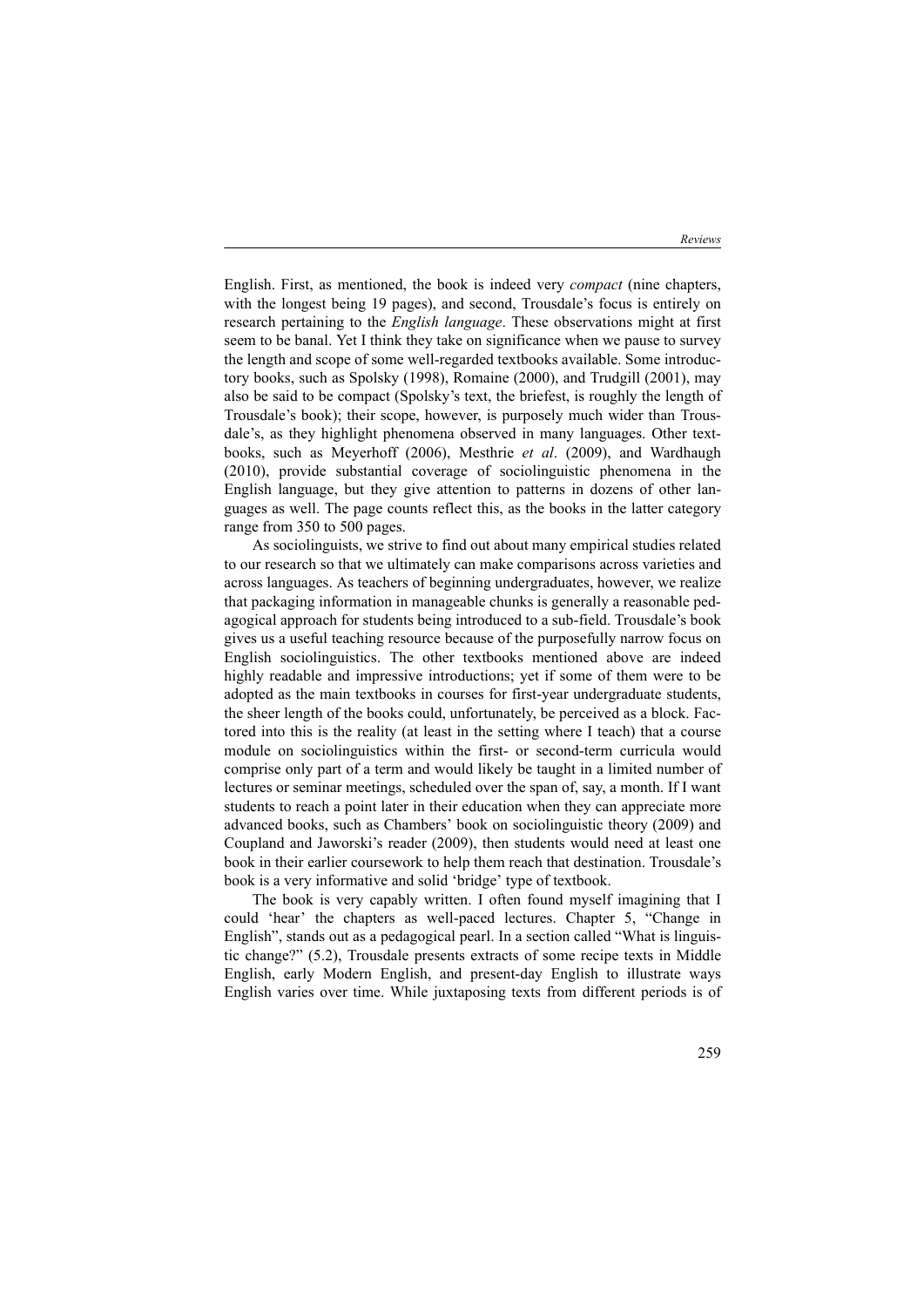course an approach many books use, Trousdale's choice to use recipe texts and his accompanying explanation of the similar and different features give added appeal, thanks to the clever use of a mozzarella salad recipe by Jamie Oliver (p. 60). I found myself returning to this section several times, admiring a presentation that will engage students – and likely charm them.

There is another discussion strand in Chapter 5 that is particularly appealing because it will encourage students to start thinking about research design. A succinct and well-informed presentation appears in Section 5.4 as "The linguistic behaviour of older and younger speakers in a community". In his characteristic efficient style, Trousdale introduces the concepts of the 'apparent-time hypothesis' and 'real-time data'. While we would expect to see this terminology explained in an introductory text, Trousdale manages to lead students further into the research terrain by bringing in some methodological considerations, all the while exemplifying solutions linguists have found to address various methodological challenges.

A couple of other parts of chapters deserve mention. A section in Chapter 4, "Regional and social variation", contains a thought-provoking presentation of space, including an explanation of 'Euclidean space', 'social space', and 'perceived space' (see "Synthesising regional and social variation", pp. 56–57). I also liked Trousdale's presentation of code-switching (Chapter 7, "Language contact"), especially the explanation of Rampton's 'crossing' (p. 99). Students will be drawn into this overview, which brings up some 'performative' dimensions of language, and they will especially enjoy discussing these concepts as part of the first two exercises at the end of the chapter.

The most theoretical chapter appears almost at the end of the book (Chapter 9, "Sociolinguistics and linguistic theory"), something I think is a good decision. I do not have many quibbles about the contents of the book, but I will mention one here. Trousdale briefly summarizes some viewpoints on the relationship between biolinguistics and sociolinguistics. Compared to other parts of his book, which I found to be uniformly crystal clear, the presentation of biolinguistics is perhaps underdeveloped in less than one page (p. 121) and yet verges on being overly complicated. Obviously, to produce such a compact volume, Trousdale had to circumscribe the topics he wished to treat (See "To Readers," pp. x–xiii, for an explanation). I think that devoting time to theoretical linguistics in this slim volume diffuses the focus, at least temporarily, for beginninglevel students. Trousdale would need a much longer book to do justice to explaining the potential interface of biolinguistics and sociolinguistics.